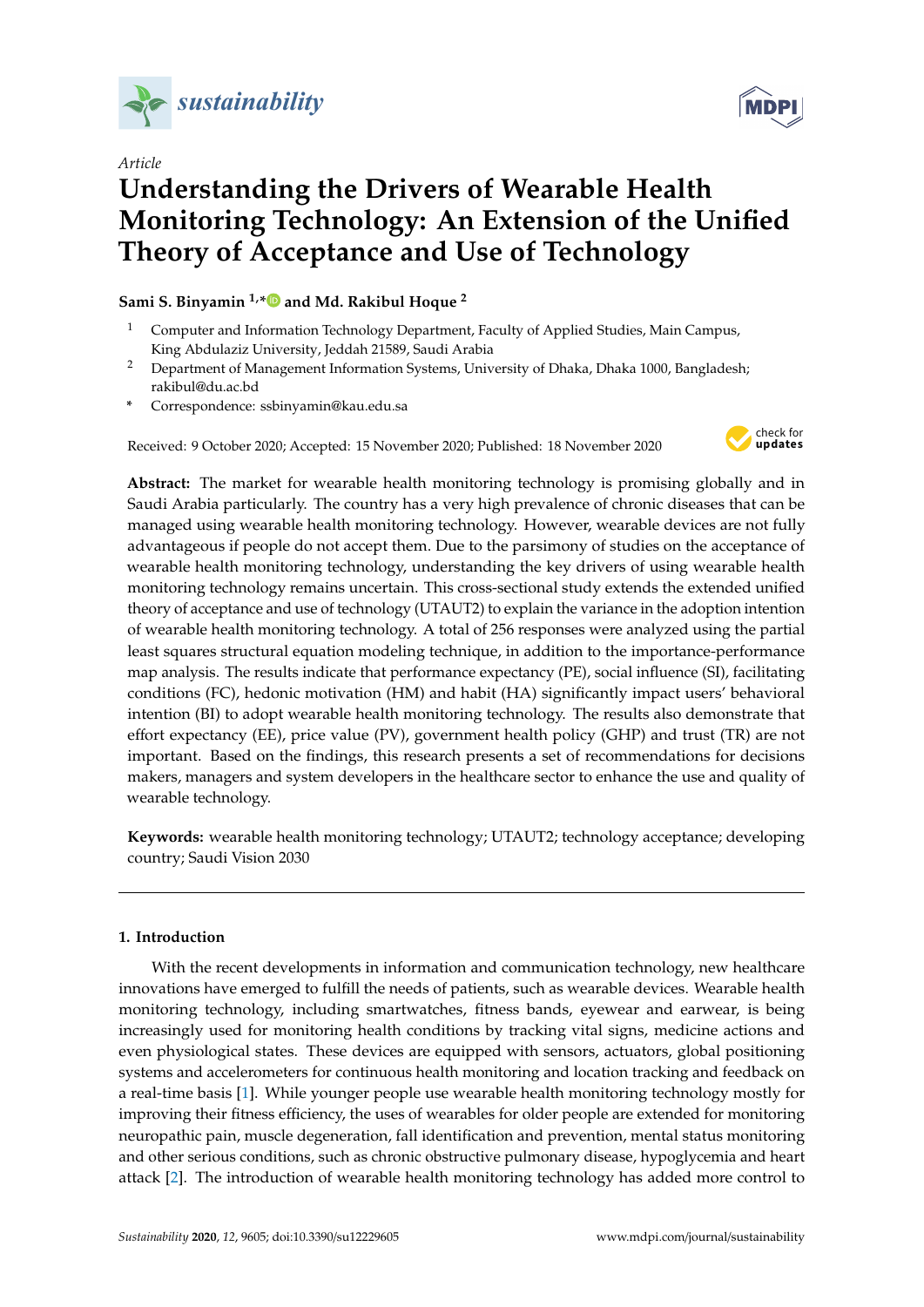patients, and its standards meet clinical requirements. The emergence of wearable health monitoring technology has provided users with anywhere-anytime access to their personal information, which is an important feature for the younger generation [\[3\]](#page-16-2). Consequently, the advantages of wearable health monitoring technology are not limited to the expenditure reduction of healthcare; wearable health monitoring technology can also contribute directly to clinical decision-making [\[4\]](#page-17-0).

The global market for wearable devices has received a great deal of attention [\[1\]](#page-16-0). A recent report published by Business Insider underlines that wearable health monitoring technology can improve the efficiency of a workout by up to 20%, and nearly 80% of people who do not use wearable health monitoring technology would like to use it for maintaining their fitness [\[5\]](#page-17-1). Furthermore, the use of wearable health monitoring technology grew from 9% to 33% in four years [\[5\]](#page-17-1). Global Data, a renowned United Kingdom (UK)-based data-driven company, has projected the wearables industry sector to reach \$54 billion by 2023, following compound growth of 19% annually [\[6\]](#page-17-2).

Saudi Arabia has been identified as one of the most promising markets for wearable devices, such as wristwear, bodywear and footwear [\[7\]](#page-17-3). The market size for wearable health monitoring technology in Saudi Arabia is expected to reach \$61 million by 2024 [\[8\]](#page-17-4). Around 14% of those who use healthcare technology in Saudi Arabia (84%) use wearable health monitoring technology for health management [\[9\]](#page-17-5). The country has a very high prevalence of chronic diseases such as diabetes, hypertension, heart disease and obesity [\[10\]](#page-17-6). For instance, according to the Ministry of Health in Saudi Arabia, 60% of residents suffer from obesity [\[11\]](#page-17-7). Furthermore, Saudi Vision 2030 has launched an electronic health program that supports various digital transformation initiatives in the Saudi healthcare sector, focusing on improving the effectiveness of the healthcare sector through information technology and digital transformation [\[11\]](#page-17-7). The Government of Saudi Arabia is keen to reduce the cost of healthcare by adopting digital technologies to curb the prevalence of chronic-disease-related complications across the kingdom. Thus, the scope for growth in the wearable technology market displays significant signs of future success.

Despite the potential advantages and promising global market, wearable health monitoring technology is not fully beneficial if users do not recognize its value and accept it [\[1\]](#page-16-0). Obstacles remain regarding the acceptance of wearable health monitoring technology. For example, wearable health monitoring technology manufacturers use sensors and internet-of-things technology to collect and share the device-generated sensitive data, such as users' learning moods, mental condition, food habits, sleeping patterns, workout and mobility. Thus, privacy and trust concerns are a possible challenge regarding the acceptance of wearable health monitoring technology. These concerns can adversely influence user perception toward the value of wearable health monitoring technology and its acceptance. In this respect, only a limited number of academic attempts (see Section [2\)](#page-2-0) have tried to respond to this issue by investigating the acceptance of wearable health monitoring technology [\[3,](#page-16-2)[12–](#page-17-8)[14\]](#page-17-9). This parsimony is plausible as wearable technology is a relatively new technology. Nevertheless, the majority of these studies [\[3,](#page-16-2)[12,](#page-17-8)[13,](#page-17-10)[15\]](#page-17-11) used the technology acceptance model (TAM) as a theoretical framework for their own proposed models. Furthermore, although the influence of both government health policies (GHPs) and trust (TR) regarding users' behavioral intention (BI) has been demonstrated in information systems, none of these studies incorporated the two constructs to measure quantitatively their effect on user BI to use wearable health monitoring technology. Addressing this gap, this present research considers contextual differences and proposes a model based on the extended unified theory of acceptance and use of technology (UTAUT2) to fill the knowledge gap and investigate which factors contribute to the acceptance of wearable health monitoring technology from the perception of Saudi users. The results will facilitate the ubiquitous use and acceptance of wearable health monitoring technology.

This research contributes to the existing literature in multiple ways. First, this study uses the UTAUT2 as a theoretical framework to explain the acceptance of wearable health monitoring technology. This has been disregarded by researchers. Second, the authors propose a novel model by extending the UTAUT2 and adopting two factors related to wearable health monitoring technology: GHP and TR.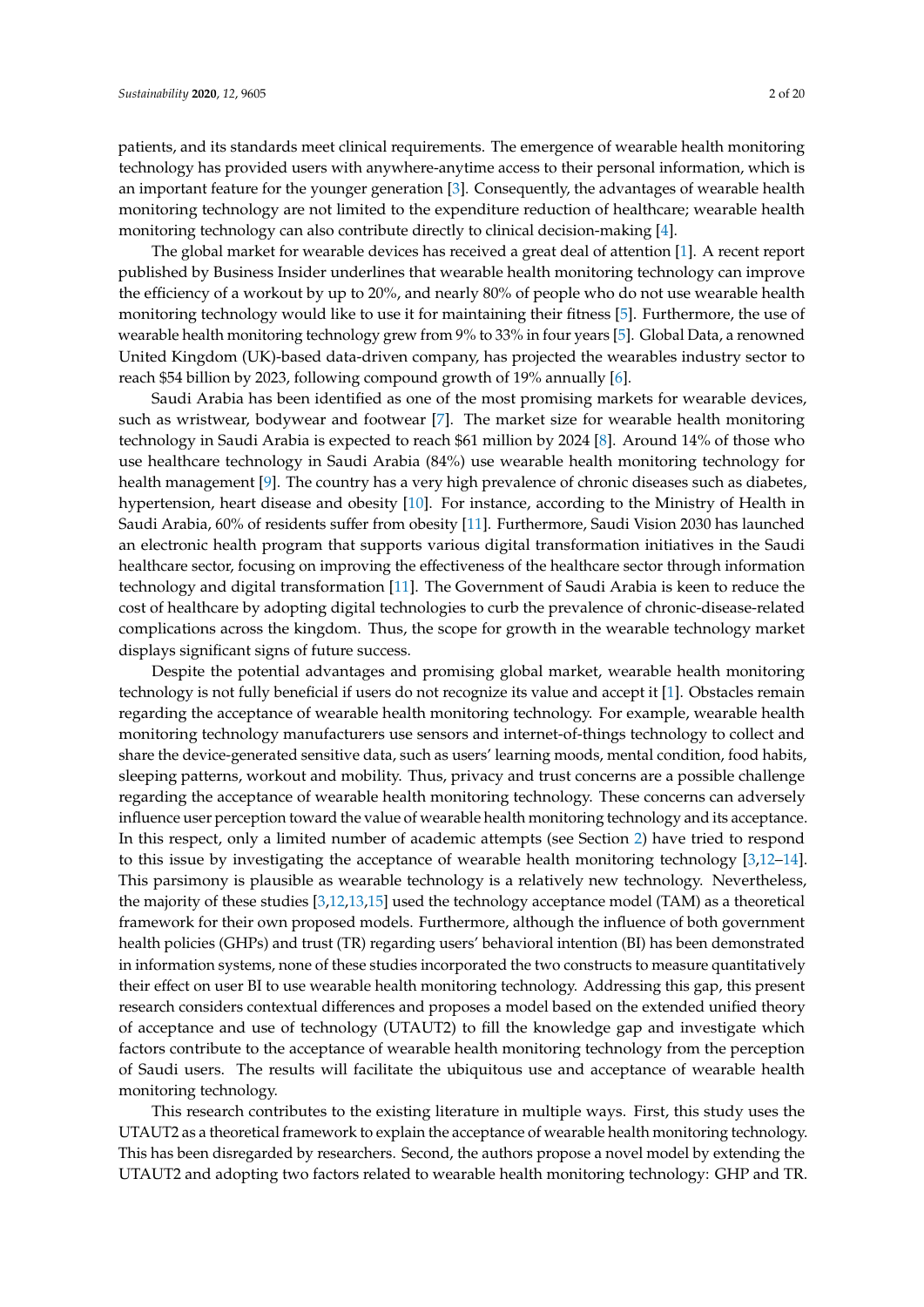Finally, a multi-stage approach was utilized to identify the key determinants of BI to use wearable health monitoring technology, the partial least squares structural equation modeling (PLS-SEM) technique and Importance-performance map analysis (IPMA).

This paper is organized as follows: first, literature related to the adoption of wearable health monitoring technology is presented. The research model is proposed in Section [3,](#page-3-0) followed by Section [4,](#page-6-0) which focuses on the research methodology. Sections [5](#page-8-0) and [6](#page-11-0) contain the research findings and discussion. Finally, the implications, limitations and conclusion are presented in Sections [6](#page-11-0)[–8,](#page-15-0) respectively.

# <span id="page-2-0"></span>**2. Literature Review**

While the demand for wearable health monitoring technology continues to grow, most researchers have responded by mainly focusing on the establishment, design and accuracy of wearable health monitoring technology [\[13](#page-17-10)[,14\]](#page-17-9). However, a small number of researchers have employed technology-acceptance models to examine the acceptance of wearable health monitoring technology in the past few years. Table [1](#page-2-1) summarizes the research conducted in different contexts, including the technology under investigation, theory used and country/region.

**Table 1.** Studies on the acceptance of wearable health monitoring technology.

<span id="page-2-1"></span>

| Study              | <b>Technology</b>                     | <b>Theory Base</b> | Country    |
|--------------------|---------------------------------------|--------------------|------------|
| [1]                | Wearable health monitoring technology | <b>UTAUT</b>       | USA        |
| $\left[3\right]$   | Wearable health monitoring technology | <b>TAM</b>         | Korea      |
| $\lceil 12 \rceil$ | Wearable health monitoring technology | TAM                | China      |
| $[13]$             | Wearable fitness technology           | <b>TAM</b>         | <b>USA</b> |
| [14]               | Wearable fitness technology           | UTAUT2 + DOI       | China      |
| [15]               | Wearable devices                      | <b>UTAUT</b>       | China      |
| $\lceil 16 \rceil$ | Wearable cardiac warming              | TAM                | Taiwan     |
| [17]               | Wearable health monitoring technology | Undefined          | China      |
| $[18]$             | Wearable health monitoring technology | <b>UTAUT</b>       | China      |
| [19]               | Wearable health monitoring technology | UTAUT2             | China      |

UTAUT: unified theory of acceptance and use of technology; TAM: technology-acceptance model; UTAUT2: extended unified theory of acceptance and use of technology; DOI: diffusion of innovation theory.

Reviewing existing studies revealed that researchers have overlooked the acceptance of wearable health monitoring technology. This lack could be attributed to the recent development of wearable health monitoring technology. Furthermore, although a small number of studies have been conducted to explain the acceptance of wearable health monitoring technology, most investigations were carried out in North America and East Asia. Developing and Arab countries, such as Saudi Arabia, are under-researched. Thus, the acceptance of wearable health monitoring technology remains uncertain; therefore, it is necessary to conduct further research to explain the factors that influence the use of wearable health monitoring technology.

Moreover, several studies listed in Table [1](#page-2-1) did not improve the original models regarding adopting technology-related factors. See Table [1,](#page-2-1) for example, Dai et al., who used the unified theory of acceptance and use of technology (UTAUT) model to examine factors that affect the acceptance of wearable devices by patients with dementia [\[15\]](#page-17-11). Extending technology-acceptance models with additional variables is beneficial for understanding constructs that influence the acceptance of wearable health monitoring technology and for explaining greater variance in the output constructs.

On the other hand, some studies have extended technology-acceptance models with external factors, such as compatibility [\[12](#page-17-8)[,14\]](#page-17-9) social risk [\[12\]](#page-17-8), privacy risk [\[1](#page-16-0)[,17\]](#page-17-13), technology anxiety [\[15,](#page-17-11)[16\]](#page-17-12), innovativeness [\[3](#page-16-2)[,14,](#page-17-9)[17\]](#page-17-13) and resistance to change [\[15,](#page-17-11)[16\]](#page-17-12). However, although the influence of GHP and TR on user behavior has been demonstrated in the literature regarding the acceptance of information systems in the health sector [\[20\]](#page-17-16), the effects of these factors on the acceptance of wearable health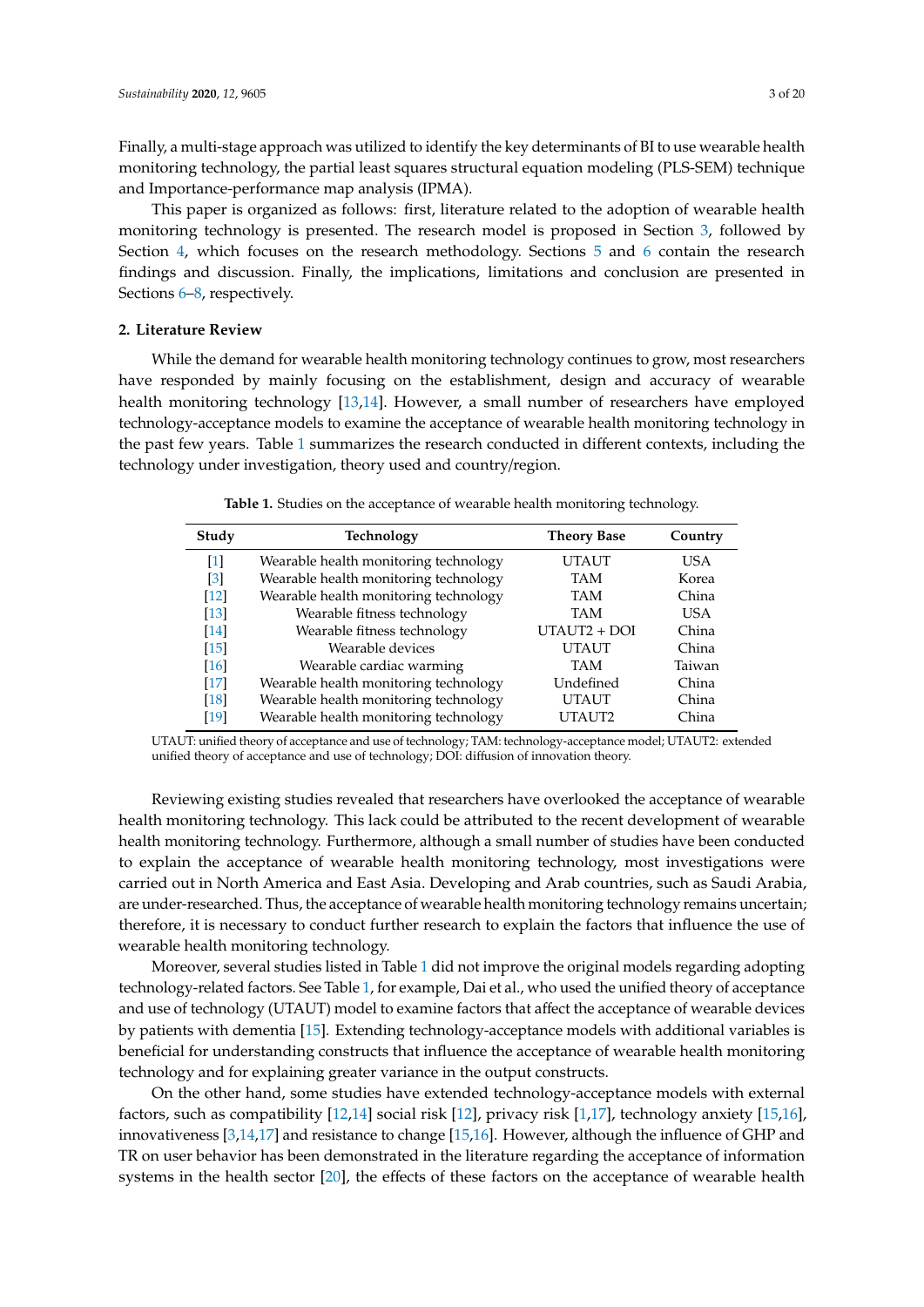monitoring technology have yet to receive sufficient attention from researchers. Thus, in this research, we bridge the gap and extend the UTAUT2 to adopt two additional factors: GHP and TR.

#### <span id="page-3-0"></span>**3. Theoretical Framework**

A handful number of technology-acceptance models have been utilized by researchers to investigate the acceptance of information systems, such as the theory of reasoned actions, the diffusion of innovation theory (DOI), the theory of planned behavior, the TAM, the augmented TAM and the UTAUT. Therefore, it is important to select the appropriate theory or model as a theoretical basis to best explain user behavior toward the technology under investigation [\[21\]](#page-17-17). To provide answers for the research questions, this study proposes a theoretical framework based on the UTAUT2 due to its higher explanatory power to examine the acceptance of wearable health monitoring technology.

The UTAUT model was developed based on a comprehensive examination of eight technologyacceptance models to propose a unified view for technology acceptance [\[22\]](#page-17-18). It was theorized that user BI to use a new technology is influenced by four constructs: performance expectancy (PE), effort expectancy (EE), social influence (SI) and facilitating conditions (FC). Venkatesh et al. extended the UTAUT and adopted three additional determinants: hedonic motivation (HM), price value (PV) and habit (HA) [\[23\]](#page-17-19). They conclude that the UTAUT2 can explain as much as 74% of variance in BI and 52% in actual behavior. As stated in previous literature, research on using the UTAUT2 to test the acceptance of wearable health monitoring technology remains incomplete. Moreover, the application of the UTAUT2 in specific information system fields requires further modifications and revisions, as suggested by Venkatesh et al. [\[23\]](#page-17-19). Therefore, the constructs of the UTAUT2 are included in this research.

The UTAUT2 was adopted in this study as the main theoretical framework for multiple reasons. First, previous research on information systems has demonstrated that the UTAUT2 achieved profound success, with a high explanatory power, in assessing factors that affect the acceptance of various technologies [\[14\]](#page-17-9). Second, the UTAUT2 includes a comprehensive core model that enables researchers to improve the model further by adding external factors related to the technology under investigation (e.g., wearable technology in healthcare) to measure their effect on BI [\[21\]](#page-17-17). In addition, the UTAUT2 has yet to receive sufficient attention from researchers regarding the acceptance of wearable health monitoring technology (see Table [1\)](#page-2-1), which necessitates further investigation to bridge this gap. Finally, the UTAUT2 was extended by adopting the constructs of DOI in an empirical study on the acceptance of wearable fitness technology by Talukder et al. [\[14\]](#page-17-9). Their research states that previous literature does not adequately explain the antecedents that affect the acceptance of wearable health monitoring technology, and they recommend including more external factors to extend the UTAUT2 and to understand better the acceptance of wearable health monitoring technology. Thus, to extend the UTAUT2, the authors of this present study included two external factors (GHP and TR) in addition to the core constructs of the UTAUT2.

The conceptual research model comprises three parts. The first part consists of the seven independent variables of the UTAUT2: PE, EE, SI, FC, HM, PV and HA. The second part of the model comprises the dependent variables of BI and actual use (AU). The third part comprises the two newly adapted constructs, namely government health policy (GHP) and trust (TR). The following subsections provide more information about the adapted constructs and the proposed hypotheses.

# *3.1. Performance Expectancy*

Performance expectancy is a key construct in both the UTAUT and the UTAUT2. Venkatesh et al. described PE as the degree to which a person believes that using a specific technology will improve their performance [\[23\]](#page-17-19). In this study, PE refers to the extent to which users of wearable health monitoring technology think that using wearables enhances their performance to manage their health. In many studies, it has been empirically demonstrated that PE is an important predictor for user BI regarding using various technologies, such as mobile health [\[21\]](#page-17-17), electronic health records [\[24\]](#page-17-20)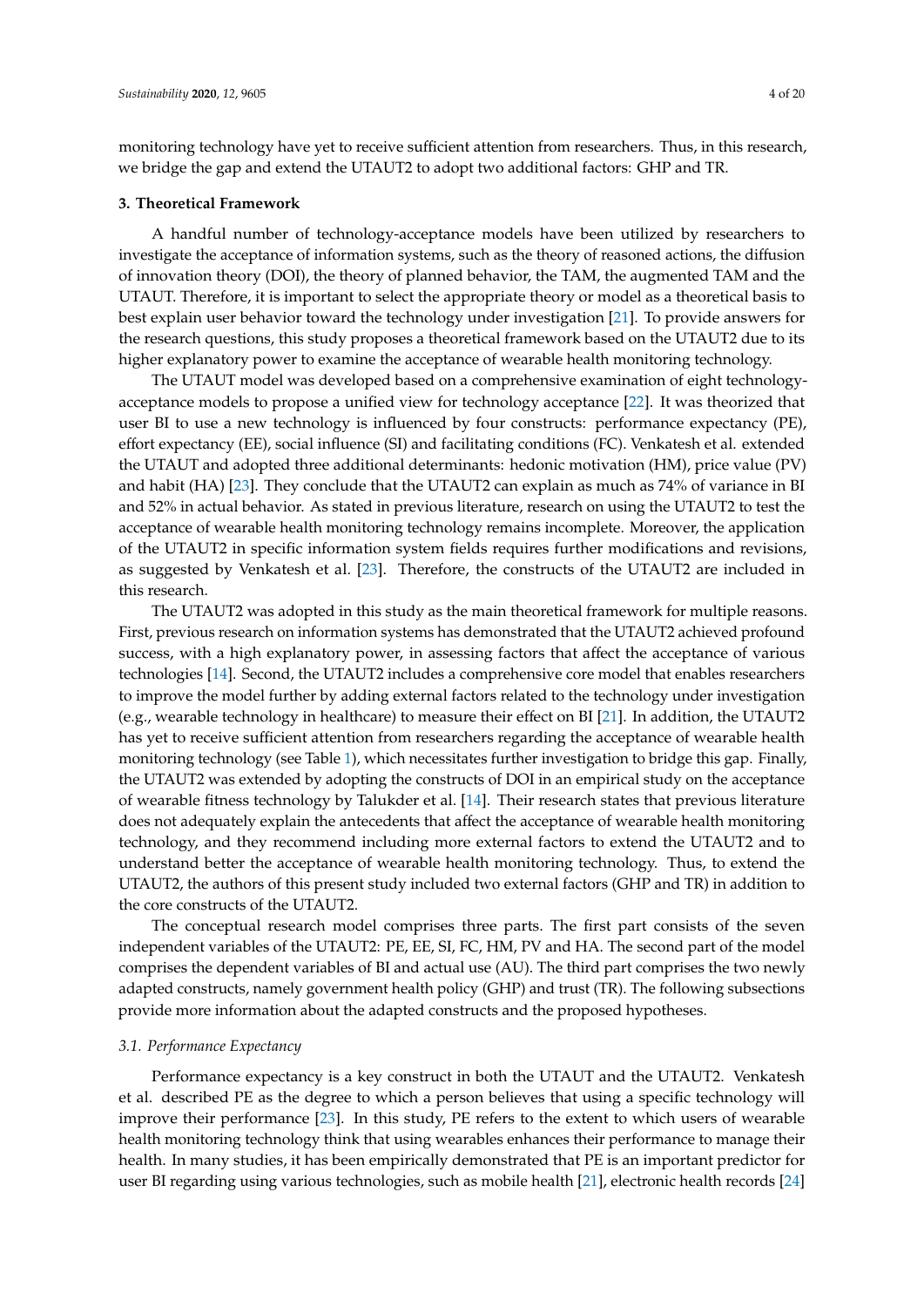and mobile banking [\[25\]](#page-17-21). Compared with other constructs, the description of PE is similar to the perceived usefulness construct in the TAM, the TAM2, the TAM3 and the augmented TAM. Therefore, the following hypothesis is posited to understand how PE impacts user BI to use wearable health monitoring technology:

# **Hypothesis 1 (H1).** *PE has a positive e*ff*ect on the BI to use wearable health monitoring technology*.

# *3.2. E*ff*ort Expectancy*

The factor of perceived ease of use was initially developed by the TAM as a strong predictor for BI, and has since been introduced in later versions of the TAM, such as the TAM2, the TAM3, the augmented TAM and the UTAUT. In the UTAUT2, EE refers to the degree to which a person believes that using a specific technology will not require considerable effort [\[23\]](#page-17-19). Venkatesh et al. have provided evidence of how EE impacts user BI to use technology [\[23\]](#page-17-19). This finding indicates that users usually prefer a technology that requires little effort. Multiple studies on the acceptance of wearable health monitoring technology have revealed that EE positively influences user BI to use wearable health monitoring technology [\[14,](#page-17-9)[15](#page-17-11)[,19\]](#page-17-15). Therefore, it is expected that when users perceive wearables as easy to use, they are more likely to intend to use them. To test the effect of EE on BI, the following hypothesis is proposed:

**Hypothesis 2 (H2).** *EE has a positive e*ff*ect on the BI to use wearable health monitoring technology*.

#### *3.3. Social Influence*

Social influence refers to the degree to which a person believes that important people think they should use a specific technology [\[23\]](#page-17-19). Alternatively, a person might experience pressure from individuals who are important to them, and thus, this pressure may influence the engagement in a specific action [\[22\]](#page-17-18). Such individuals can be parents, relatives, friends, co-workers, family and media [\[25\]](#page-17-21). The term SI has been used differently among researchers, such as subjective norm and social norm. The significant effect of SI on user BI to use technology has been proven in various technology-acceptance theories, such as the theory of reasoned action, the theory of planned behavior, the TAM2, the augmented TAM, the TAM3 and the UTAUT. Based on the strong influence of SI on user BI as observed in previous literature, the following hypothesis is proposed:

**Hypothesis 3 (H3).** *SI has a positive e*ff*ect on the BI to use wearable health monitoring technology*.

# *3.4. Facilitating Conditions*

Facilitating conditions is a key construct in both the UTAUT and the UTAUT2. Venkatesh et al. described FC as the degree to which a person believes that organizational resources are available to facilitate the use of technology [\[23\]](#page-17-19). In this study, FC indicates that the resources and knowledge necessary to use wearable health monitoring technology are available for users. Facilitating conditions was found to be a necessary antecedent of user BI to use wearable health monitoring technology [\[12](#page-17-8)[,15\]](#page-17-11). For example, Dai et al. investigated factors that affect caregivers' acceptance of wearable health monitoring technology in China, and demonstrated a significant relationship between FC and BI [\[15\]](#page-17-11). Compared with other factors, FC might be more important for determining user BI considering that wearable devices might depend on the support of wireless networks and internet service providers to transfer a large number of health-monitoring data [\[12\]](#page-17-8). Following the UTAUT and the UTAUT2, the authors propose the following hypothesis:

**Hypothesis 4 (H4).** *FC has a positive e*ff*ect on the BI to use wearable health monitoring technology*.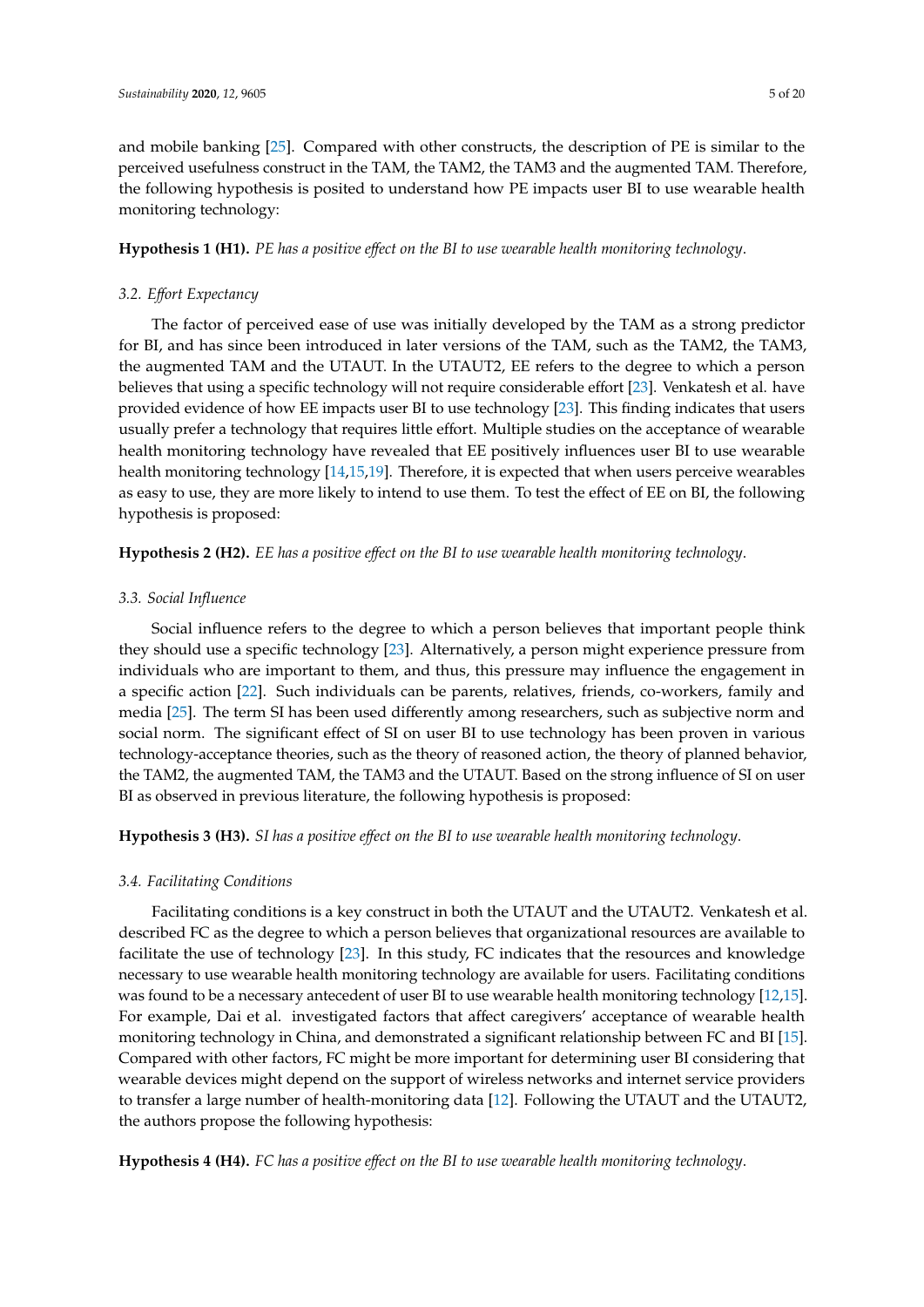#### *3.5. Hedonic Motivation*

Hedonic motivation refers to the degree to which a person believes that using a specific technology would be fun. The term HM has been used differently among researchers, such as for perceived enjoyment. According to Venkatesh et al. [\[23\]](#page-17-19), HM plays a direct role in user BI to accept information systems. Regarding the acceptance of wearable health monitoring technology, multiple studies have empirically agreed with this theory [\[18,](#page-17-14)[19\]](#page-17-15). Hedonic motivation is a fundamental determinant in the acceptance of wearable health monitoring technology because wearable devices are considered to be different from other types of healthcare technologies in terms of usage purpose, methods and functions [\[18\]](#page-17-14). These devices are not only developed for health-related advantages, but also to improve social communication and enjoyment [\[19\]](#page-17-15). Based on this argument, the following hypothesis is proposed:

**Hypothesis 5 (H5).** *HM has a positive e*ff*ect on the BI to use wearable health monitoring technology*.

# *3.6. Price Value*

Price value is defined as a person's trade-off between the benefits of a certain technology and the monetary cost of using that technology [\[23\]](#page-17-19). The monetary cost of wearable health monitoring technology is associated with the need for a wearable device and internet connectivity (for some types). Venkatesh et al. asserted that PV is a significant predictor for user BI to use information systems, indicating that users are more likely to use products with good PV [\[23\]](#page-17-19). Despite the potential advantages of wearable health monitoring technology, some wearable devices are considered expensive for those with a low income [\[19\]](#page-17-15). Hence, we assume that when users think that wearable technology offers greater benefit than its cost, users are more likely to adopt wearable devices. To test the effect of PV on BI, the following hypothesis is proposed:

**Hypothesis 6 (H6).** *PV has a positive e*ff*ect on the BI to use wearable health monitoring technology*.

#### *3.7. Habit*

Habit refers to the degree to which a person believes that using a specific technology is automatic because of learning or experience [\[23\]](#page-17-19). Thus, when an individual performs a certain behavior more frequently, HA is developed. Consistent with the UTAUT2, HA has been endorsed as a significant determinant of technology acceptance in various domains, such as mobile health [\[21\]](#page-17-17), electronic health records [\[24\]](#page-17-20) and mobile banking [\[25\]](#page-17-21). However, the effect of HA on the acceptance of wearable health monitoring technology is still not well established. For example, Talukder et al. examined the acceptance of fitness wearable technology by Chinese users and empirically disproved this effect [\[14\]](#page-17-9). To uncover this ambiguity, the following hypotheses are postulated in this study:

**Hypothesis 7 (H7).** *HA has a positive e*ff*ect on the BI to use wearable health monitoring technology*.

**Hypothesis 8 (H8).** *HA has a positive e*ff*ect on the AU to use wearable health monitoring technology*.

#### *3.8. Government Health Policy*

Although some researchers have addressed GHP as a strong influential factor in the acceptance of healthcare information systems [\[26](#page-18-0)[–28\]](#page-18-1). the effect of GHP on the acceptance of wearable health monitoring technology remains uncertain. The construct of GHP refers to the extent to which official authorities have developed policies to support and allocate resources for the acceptance of wearable health monitoring technology [\[29\]](#page-18-2). Government health policy has played an important role in the use of technology in the healthcare industry in many countries. For example, Ahmadi et al. found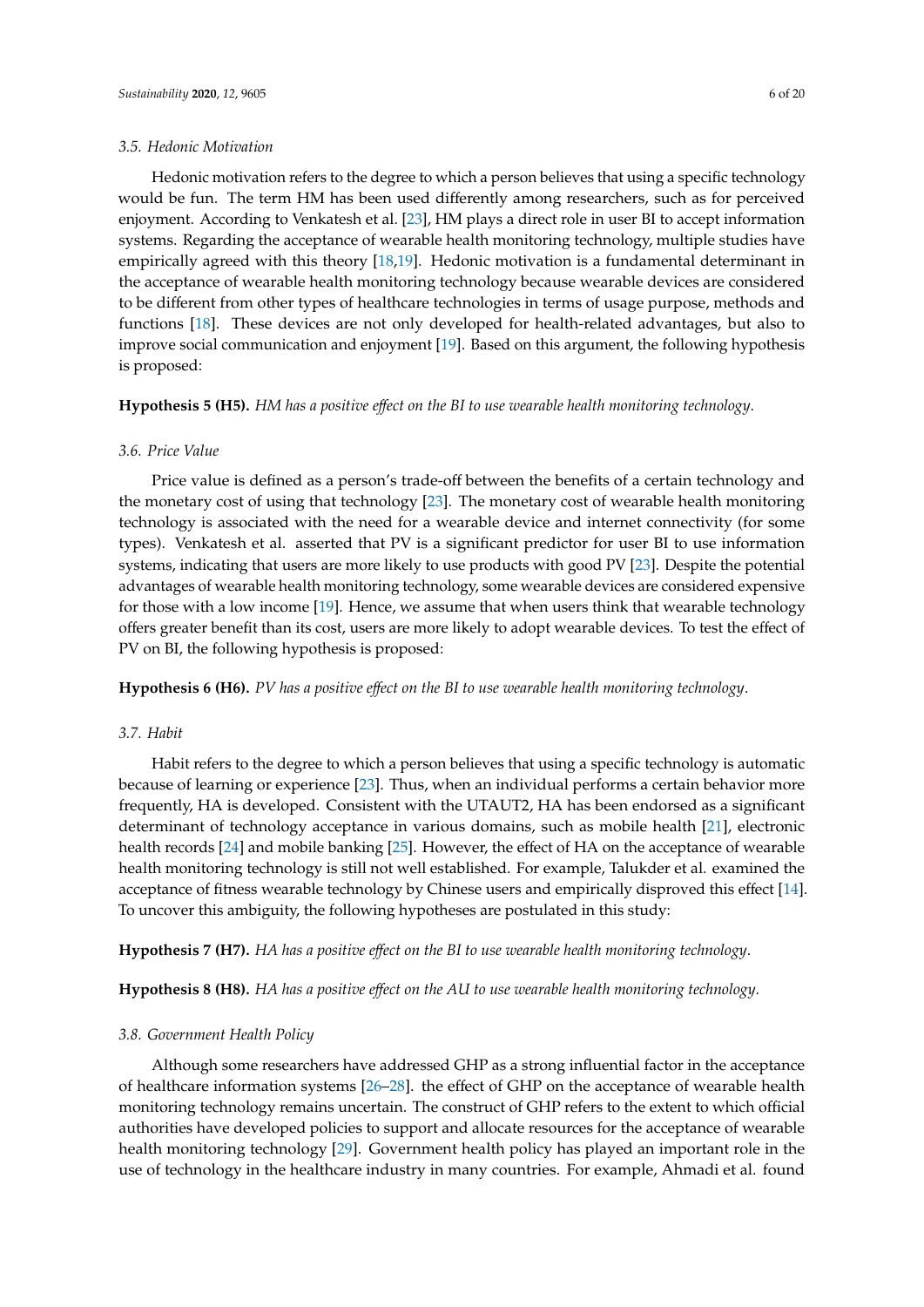that GHP is the most influential factor for adopting healthcare information systems in Malaysia [\[28\]](#page-18-1). Gagnon et al. examined factors that impact the acceptance of electronic health records by physicians in Canada [\[27\]](#page-18-3). They recommended future researchers to investigate factors that influence the use of health-related technologies at macro levels, such as GHP. Thus, this research adapts the construct of GHP into the UTAUT2 to explain the acceptance of wearable health monitoring technology and posits the following hypothesis:

**Hypothesis 9 (H9).** *GHP has a positive e*ff*ect on the BI to use wearable health monitoring technology*.

# *3.9. Trust*

Trust means the willingness of a person to rely on an exchange partner in which they have confidence to share sensitive information [\[30\]](#page-18-4). In this study, TR indicates the general beliefs in the good intention, efficiency and reliability of wearable health monitoring technology [\[31\]](#page-18-5). Trust has been identified as a crucial factor that plays an important role in the acceptance of healthcare technology [\[21\]](#page-17-17). This aspect is also considered the most significant factor for predicting the adoption of mobile health [\[32\]](#page-18-6). Addressing the TR concern becomes even more complicated when data are outsourced in cloud servers for analysis and processing. Users usually hesitate to use web-based services as they do not know the providers and are reluctant to share their information for irresponsible use. Thus, research suggests that the use of healthcare information systems depends on TR, and that a lack of TR is a barrier to its wide adoption [\[33\]](#page-18-7). Using the TAM, Asadi et al. proposed a model to examine the acceptance of wearable health monitoring technology in Malaysia and found a positive relationship between TR and BI [\[34\]](#page-18-8). The effects of TR might differ greatly because of the contextual difference (e.g., social norms). This indicates that TR may influence the acceptance of wearable health monitoring technology in Saudi Arabia differently compared with other contexts because of differences in social and cultural norms. Consistent with previous studies, the authors of this research expect that, when users trust wearable technology, it is more likely to enhance their intention to use this innovation. Therefore, the following hypotheses are proposed:

**Hypothesis 10 (H10).** *TR has a positive e*ff*ect on the BI to use wearable health monitoring technology*.

**Hypothesis 11 (H11).** *BI has a positive e*ff*ect on the AU of wearable health monitoring technology*.

# <span id="page-6-0"></span>**4. Materials and Methods**

#### *4.1. Measurement of Constructs*

To examine the proposed hypotheses, an online survey via Google Forms [\[35\]](#page-18-9) was conducted that covers all the variables in the conceptual model of the research. All the indicators were adopted from previously published studies and were slightly updated to become appropriate for the context of wearable health monitoring technology. More details about the indicators of each construct and their sources are presented in Appendix [A.](#page-15-1)

#### *4.2. Instrument Development*

This study is quantitative in nature, as is the majority of research on technology acceptance (see for example [\[3](#page-16-2)[,12](#page-17-8)[,13](#page-17-10)[,15\]](#page-17-11)). The data were collected through online surveys. The questionnaire consists of two sections. Section A focuses on user demographic information in a multiple-choice format, including gender, age, education, marital status and health condition. The respondents were asked to select the choice that best represented their health condition: excellent, very good, good, fair and poor. Section B contains 38 positive statements that symbolize the constructs included in the UTAUT2 and the two newly added constructs, namely GHP and TR. The constructs were measured using a five-point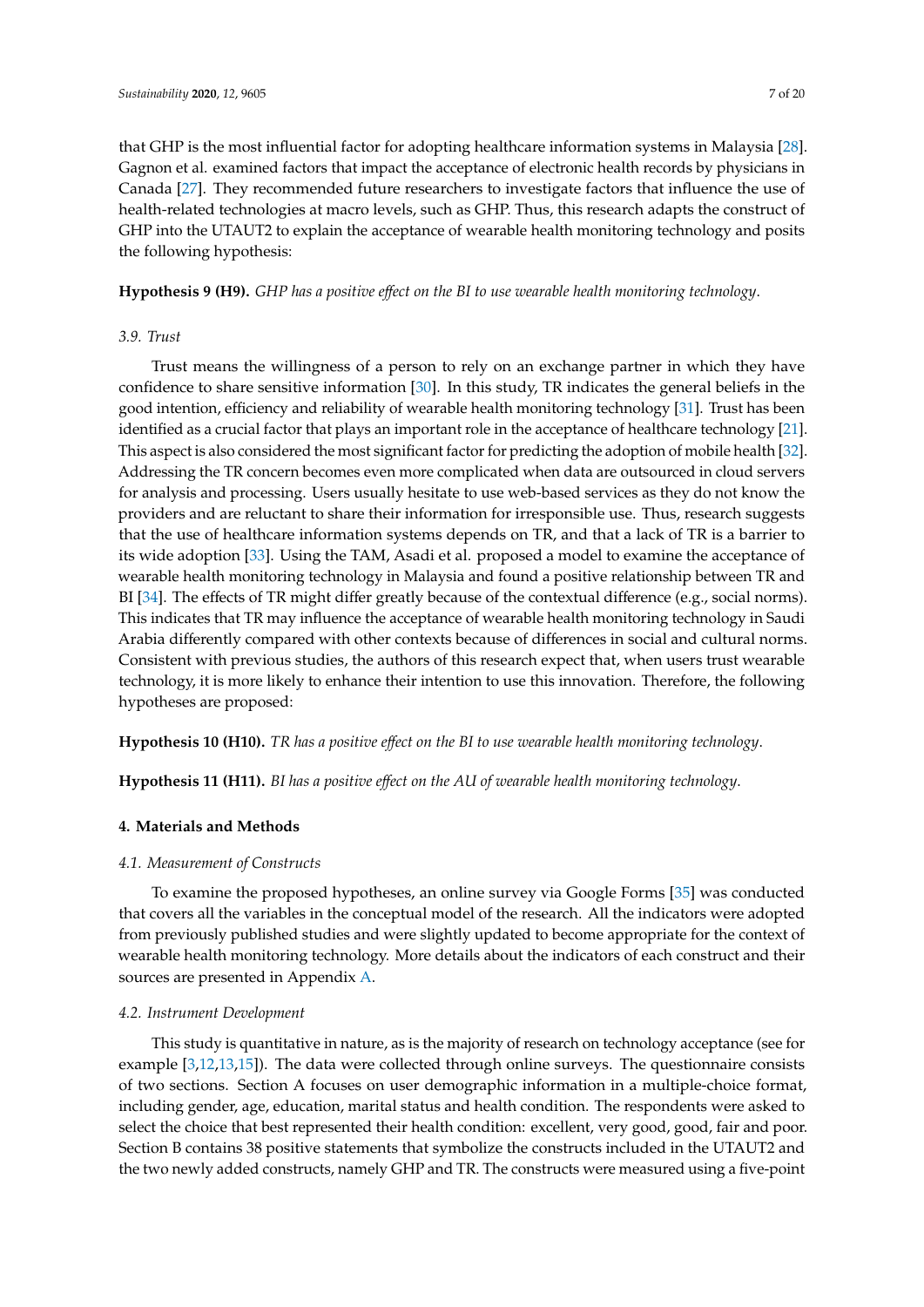Likert scale, in which 1 stands for strongly disagree and 5 stands for strongly agree. The items in the questionnaire were adopted from various studies about the UTAUT2 and the additional factors mentioned above.

The questions in the survey were initially developed in the English language. As this research targeted users of wearable health monitoring technology in the Kingdom of Saudi Arabia, where Arabic is the first language, it was necessary to translate the questions into Arabic. The back-translation method [\[36\]](#page-18-10) was utilized to translate the online survey from English into Arabic by hiring two faculty members who are native Arabic speakers, fluent in English and have expertise in questionnaire development to guarantee the same meaning and originality. The first faculty member translated the questions from English into Arabic, and the second faculty member translated the questions back into English. This step was important to ensure that the participants understood the survey questions and were not excluded because of language barriers.

## *4.3. Data Collection*

This study targeted those users who have experience with wearable health monitoring technology in the Kingdom of Saudi Arabia. Following the vast majority of studies on technology acceptance (see for example [\[3,](#page-16-2)[12,](#page-17-8)[13,](#page-17-10)[16\]](#page-17-12)), a non-probability convenience sampling technique was employed to collect data from the target population. Concerning the recruitment of participants, electronic invitations were sent via social media and WhatsApp mobile application groups. In the electronic invitations, the respondents were asked to contribute to this research, and the online link to the questionnaire was attached. The questionnaire was available for two weeks. In terms of ethical considerations, online informed consent was collected from all participants at the beginning of the questionnaire. Furthermore, ethical approval for the survey was obtained from the Deanship of Scientific Research, King Abdulaziz University (No. J: 57-156-1441). A total of 282 responses were received from participants. The authors conducted a preliminary examination to monitor data and to ensure that model testing did not include outliers, missing data and unengaged responses. This study benefits from utilizing the standard deviation to detect unengaged responses and straight lining patterns. Responses with a score of 0 were considered as suspicious responses and not completely engaged in the questionnaire. Thus, 26 responses were removed during the preliminary examination, and 256 responses were used for data analysis.

The demographic information of participants is listed in Table [2.](#page-8-1) The analysis of socio-demographic characteristics indicates that the majority of participants are female (59%). Most respondents (29%) are aged between 36 to 45 years. About 83% of participants reported that their health condition is either excellent or very good. In terms of education, 86% of respondents have a university degree.

| <b>Characteristics</b> | Groups              | Frequency | Percentage |
|------------------------|---------------------|-----------|------------|
| Gender                 | Male                | 105       | 41         |
|                        | Female              | 151       | 59         |
| Age                    | 18 to 25            | 68        | 27         |
|                        | $26 \text{ to } 35$ | 79        | 31         |
|                        | 36 to 45            | 74        | 29         |
|                        | 46 and above        | 35        | 14         |
| Education              | Diploma             | 24        | 9          |
|                        | Bachelor's          | 109       | 43         |
|                        | Master's            | 58        | 23         |
|                        | Doctoral            | 51        | 20         |
|                        | Other               | 14        | 5          |

**Table 2.** Demographic characteristics for the sample.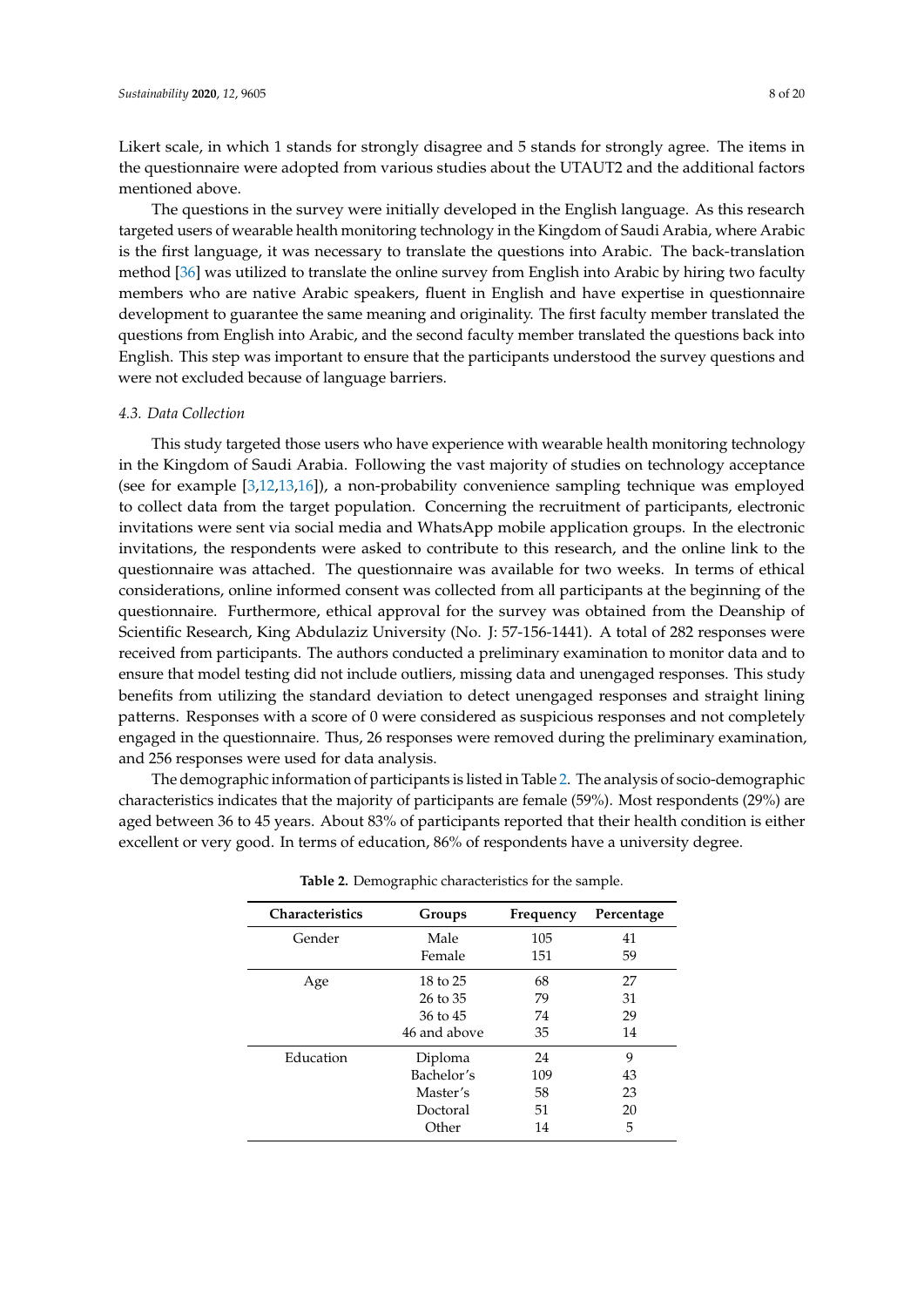<span id="page-8-1"></span>

| <b>Characteristics</b> | Groups                   | Frequency | Percentage |
|------------------------|--------------------------|-----------|------------|
| Marital status         | Single                   | 105       | 41         |
|                        | Married                  | 130       | 51         |
|                        | Widowed                  | 6         | 2          |
|                        | Divorced or<br>separated | 15        | 6          |
| Health condition       | Excellent                | 110       | 43         |
|                        | Very good                | 103       | 40         |
|                        | Good                     | 36        | 14         |
|                        | Fair                     | 6         | 2          |
|                        | Poor                     | 1         |            |

**Table 2.** *Cont.*

#### *4.4. Data Analysis*

Our investigation utilized the multivariate PLS-SEM technique via SmartPLS software 3 [\[37\]](#page-18-11) to examine the proposed model and test the accuracy of the relationships between the input and output variables. This technique has been widely used for hypothesis testing and theory validation [\[38\]](#page-18-12). Furthermore, PLS-SEM is characterized by its flexibility regarding data distribution and the requirement of a small sample size [\[39\]](#page-18-13).

Data were analyzed in several stages. First, the collected data were exported from Google Forms [\[35\]](#page-18-9) into Microsoft Office Excel [\[40\]](#page-18-14) to assign an identification number to each case and to encode the data. To ensure the validity of multivariate analysis [\[41\]](#page-18-15), a preliminary examination of the data via Statistical Package for the Social Sciences (SPSS) [\[42\]](#page-18-16) was conducted, including outliers, missing data and unengaged responses. In the third stage, the PLS algorithm was used to assess the reliability and validity of the measures. Then, the bootstrapping algorithm was run for hypothesis testing. Finally, an IPMA was executed to identify the key determinants that highly impact user BI to use wearable health monitoring technology.

# <span id="page-8-0"></span>**5. Results**

#### *5.1. Measurement Model Assessment*

The measurement model was examined by evaluating indicator reliability, construct reliability, convergent validity and discriminant validity [\[39\]](#page-18-13). This assessment is crucial, as the path analysis conducted in the next phase has no value if the measurement model assessment does not meet the cut-off values of reliability and validity [\[43\]](#page-18-17). Table [3](#page-9-0) summarizes the results of the measurement model assessment. The authors assessed the reliability of indicators through their loadings, and all indicators achieved the recommended value of 0.6 [\[38\]](#page-18-12). The construct reliability was measured in terms of composite reliability and Cronbach's alpha coefficient, in which a value of 0.7 or higher is acceptable [\[39\]](#page-18-13). The values of composite reliability range from 0.870 to 0.953, whereas the Cronbach's alpha coefficient values range from 0.802 to 0.925. Thus, the results in Table [3](#page-9-0) indicate that the construct reliability is established for the proposed model. The convergent validity is supported as the scores of the average variance extracted (AVE) are above the threshold of 0.5 [\[44\]](#page-18-18). One way to evaluate the discriminant validity in SmartPLS [\[37\]](#page-18-11) is the heterotrait-monotrait ratio (HTMT) [\[45\]](#page-18-19), representing the scores for the construct's correlation with the other constructs. The values of the HTMT presented in Table [4](#page-9-1) do not exceed the recommended value of 0.9, which assures the discriminant validity among the 11 constructs [\[45\]](#page-18-19). Thereby, the results of this assessment provide evidence of the reliability and validity of the measurement model.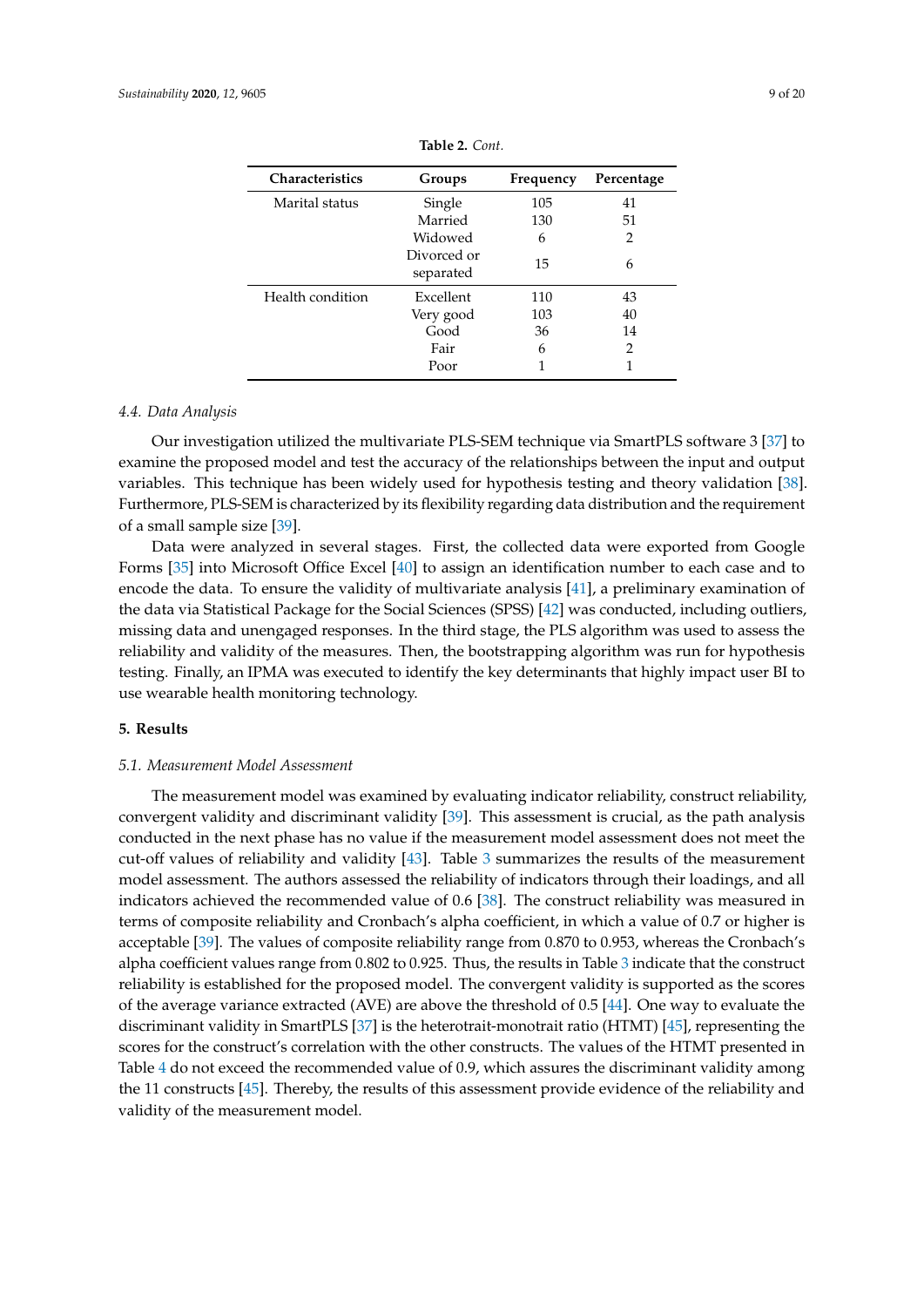<span id="page-9-0"></span>

| Constructs                     | Indicators                                                                           | Loadings                         | CR    | Cronbach's Alpha | <b>AVE</b> |
|--------------------------------|--------------------------------------------------------------------------------------|----------------------------------|-------|------------------|------------|
| Actual use (AU)                | AU1<br>AU <sub>2</sub><br>AU3                                                        | 0.864<br>0.891<br>0.851          | 0.902 | 0.837            | 0.754      |
| Behavioral intention (BI)      | BI1<br>BI <sub>2</sub><br>BI3                                                        | 0.939<br>0.842<br>0.934          | 0.932 | 0.892            | 0.821      |
| Effort expectancy (EE)         | EE1<br>EE2<br>EE3<br>EE4                                                             | 0.876<br>0.892<br>0.894<br>0.822 | 0.927 | 0.895            | 0.760      |
| Facilitating conditions (FC)   | FC1<br>FC <sub>2</sub><br>FC3<br>FC4                                                 | 0.821<br>0.885<br>0.903<br>0.690 | 0.897 | 0.845            | 0.688      |
| Government health policy (GHP) | GHP1<br>GHP2<br>GHP3                                                                 | 0.820<br>0.879<br>0.870          | 0.892 | 0.822            | 0.734      |
| Habit (HA)                     | HA1<br>HA <sub>2</sub><br>HA3                                                        | 0.949<br>0.870<br>0.939          | 0.943 | 0.909            | 0.846      |
| Hedonic motivation (HM)        | HM1<br>HM <sub>2</sub><br>HM3                                                        | 0.916<br>0.950<br>0.933          | 0.953 | 0.925            | 0.870      |
| Performance expectancy (PE)    | PE1<br>PE <sub>2</sub><br>PE3<br>PE4                                                 | 0.854<br>0.774<br>0.895<br>0.912 | 0.919 | 0.882            | 0.741      |
| Price value (PV)               | PV1<br>PV <sub>2</sub><br>PV3                                                        | 0.805<br>0.914<br>0.919          | 0.912 | 0.857            | 0.776      |
| Social influence (SI)          | SI <sub>1</sub><br>SI <sub>2</sub><br>SI <sub>3</sub><br>$\ensuremath{\mathrm{SI4}}$ | 0.806<br>0.800<br>0.822<br>0.737 | 0.870 | 0.802            | 0.627      |
| Trust (TR)                     | TR1<br>TR <sub>2</sub><br>TR <sub>3</sub><br>TR4                                     | 0.746<br>0.697<br>0.885<br>0.868 | 0.878 | 0.819            | 0.645      |

**Table 3.** Measurement model assessment.

CR: Composite reliability, AVE: average variance extracted.

**Table 4.** Heterotrait-monotrait ratio.

<span id="page-9-1"></span>

|            | AU    | BI    | EE    | FC    | <b>GHP</b> | <b>HA</b> | HM    | PE    | <b>PV</b> | <b>SI</b> |
|------------|-------|-------|-------|-------|------------|-----------|-------|-------|-----------|-----------|
| BI         | 0.746 |       |       |       |            |           |       |       |           |           |
| EE         | 0.414 | 0.430 |       |       |            |           |       |       |           |           |
| FC         | 0.588 | 0.644 | 0.713 |       |            |           |       |       |           |           |
| <b>GHP</b> | 0.318 | 0.428 | 0.226 | 0.358 |            |           |       |       |           |           |
| HA         | 0.878 | 0.667 | 0.308 | 0.475 | 0.384      |           |       |       |           |           |
| <b>HM</b>  | 0.646 | 0.612 | 0.410 | 0.522 | 0.392      | 0.513     |       |       |           |           |
| PE         | 0.628 | 0.650 | 0.469 | 0.514 | 0.340      | 0.631     | 0.616 |       |           |           |
| PV         | 0.628 | 0.501 | 0.251 | 0.516 | 0.289      | 0.610     | 0.486 | 0.394 |           |           |
| SI         | 0.595 | 0.681 | 0.313 | 0.503 | 0.453      | 0.684     | 0.497 | 0.639 | 0.447     |           |
| TR         | 0.215 | 0.300 | 0.274 | 0.292 | 0.499      | 0.285     | 0.233 | 0.344 | 0.360     | 0.326     |
|            |       |       |       |       |            |           |       |       |           |           |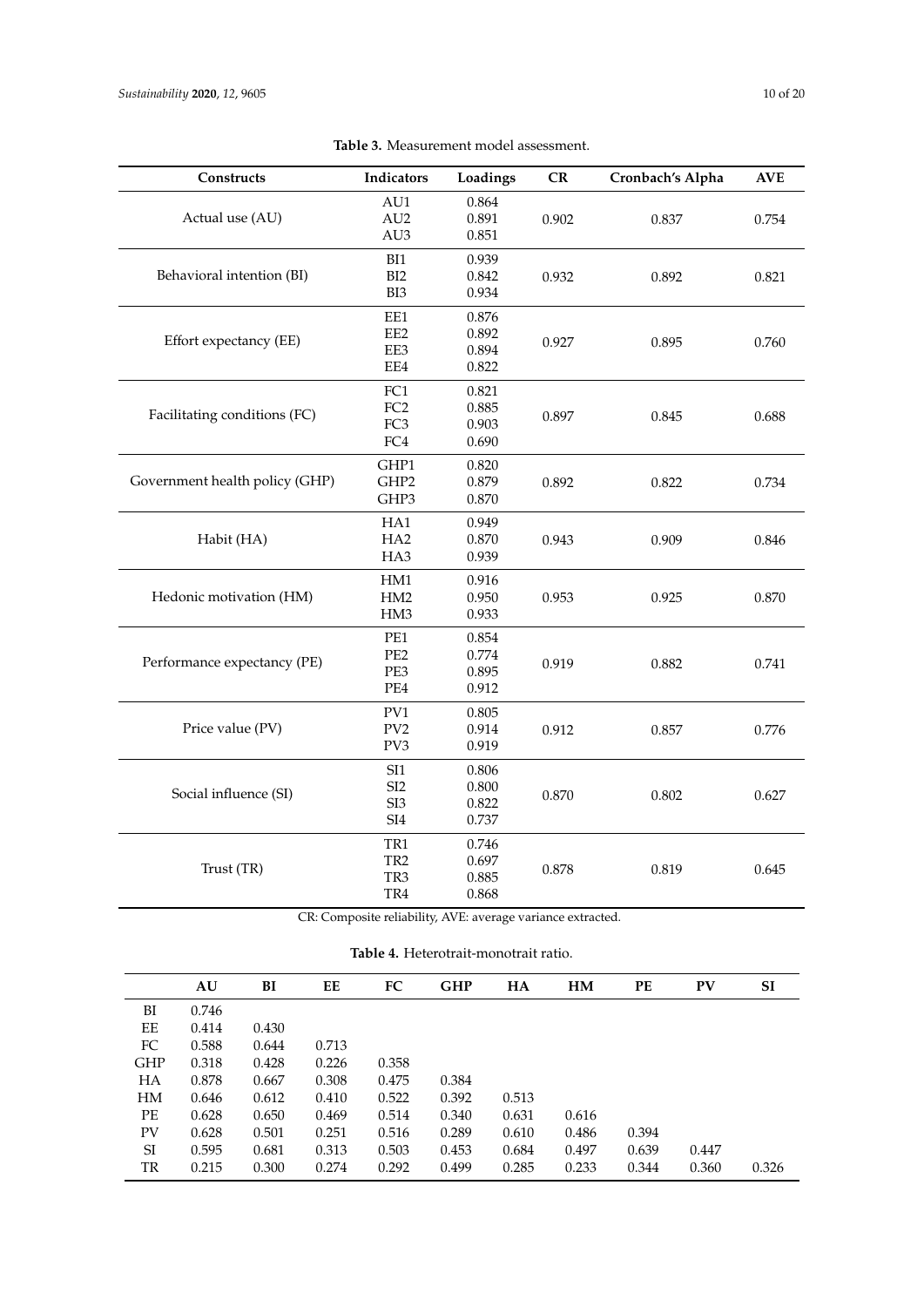<span id="page-10-0"></span>The authors examined collinearity to ensure that there are no high correlations between constructs. Collinearity may cause interpretation issues and can be measured through the variance inflation factor (VIF) [\[39\]](#page-18-13). Table [5](#page-10-0) presents the values of VIF below the threshold of 3.0, demonstrating that collinearity is not critical in the proposed model.

| <b>Constructs</b>              | <b>Actual Use</b> | <b>Behavioral Intention</b> |
|--------------------------------|-------------------|-----------------------------|
| Behavioral intention (BI)      | 1.606             |                             |
| Effort expectancy (EE)         |                   | 1.757                       |
| Facilitating conditions (FC)   |                   | 2.079                       |
| Government health policy (GHP) |                   | 1.419                       |
| Habit (HA)                     | 1.606             | 2.107                       |
| Hedonic motivation (HM)        |                   | 1.759                       |
| Performance expectancy (PE)    |                   | 2.021                       |
| Price value (PV)               |                   | 1.678                       |
| Social influence (SI)          |                   | 1.817                       |
| Trust (TR)                     |                   | 1.347                       |

**Table 5.** Variance inflation factor.

<span id="page-10-1"></span>This research examines the relationships between the independent and dependent constructs by using path coefficients (β), t-value and *p*-value. This study benefits from utilizing the one-tailed option and a significance level of 0.05. As a result, hypotheses with a *p*-value above the value of 0.05 are considered insignificant [\[39\]](#page-18-13). In Table [6,](#page-10-1) the authors list the proposed hypotheses and the results of the path analysis. Seven relationships are significant.

| ß        | t-Value | <i>p</i> -Value | <b>Result</b> |
|----------|---------|-----------------|---------------|
| 0.137    | 2.270   | 0.024           | Supported     |
| 0.004    | 0.030   | 0.976           | Not supported |
| 0.189    | 2.627   | 0.009           | Supported     |
| 0.231    | 2.508   | 0.012           | Supported     |
| 0.176    | 2.362   | 0.019           | Supported     |
| 0.026    | 0.516   | 0.606           | Not supported |
| 0.212    | 3.262   | 0.001           | Supported     |
| 0.578    | 10.132  | 0.000           | Supported     |
| 0.045    | 0.879   | 0.380           | Not supported |
| $-0.001$ | 0.050   | 0.960           | Not supported |
| 0.308    | 4.399   | 0.000           | Supported     |
|          |         |                 |               |

**Table 6.** Hypothesis testing.

β: path coefficient.

## *5.3. Importance-Performance Map Analysis*

Importance-performance map analysis, also known as importance-performance matrix or priority map analysis, contrasts the independent constructs' importance (total effects) when predicting the target construct with the independent constructs' performance (average latent variable scores) [\[38\]](#page-18-12). The main objective of conducting IPMA is to address constructs that have a relatively low performance but a relatively high importance for improvement priorities [\[39\]](#page-18-13). This analysis is a useful approach for providing a simultaneous representation of both importance and performance in a two-dimensional matrix, in which importance is presented on the *x*-axis and performance is presented on the *y*-axis [\[46\]](#page-18-20).

In this research, the authors ran IPMA to contrast the total effects (importance) of the independent constructs in determining the target construct (BI) with the performance of the independent constructs. Our objective is to draw useful conclusions about the examined factors in the proposed model by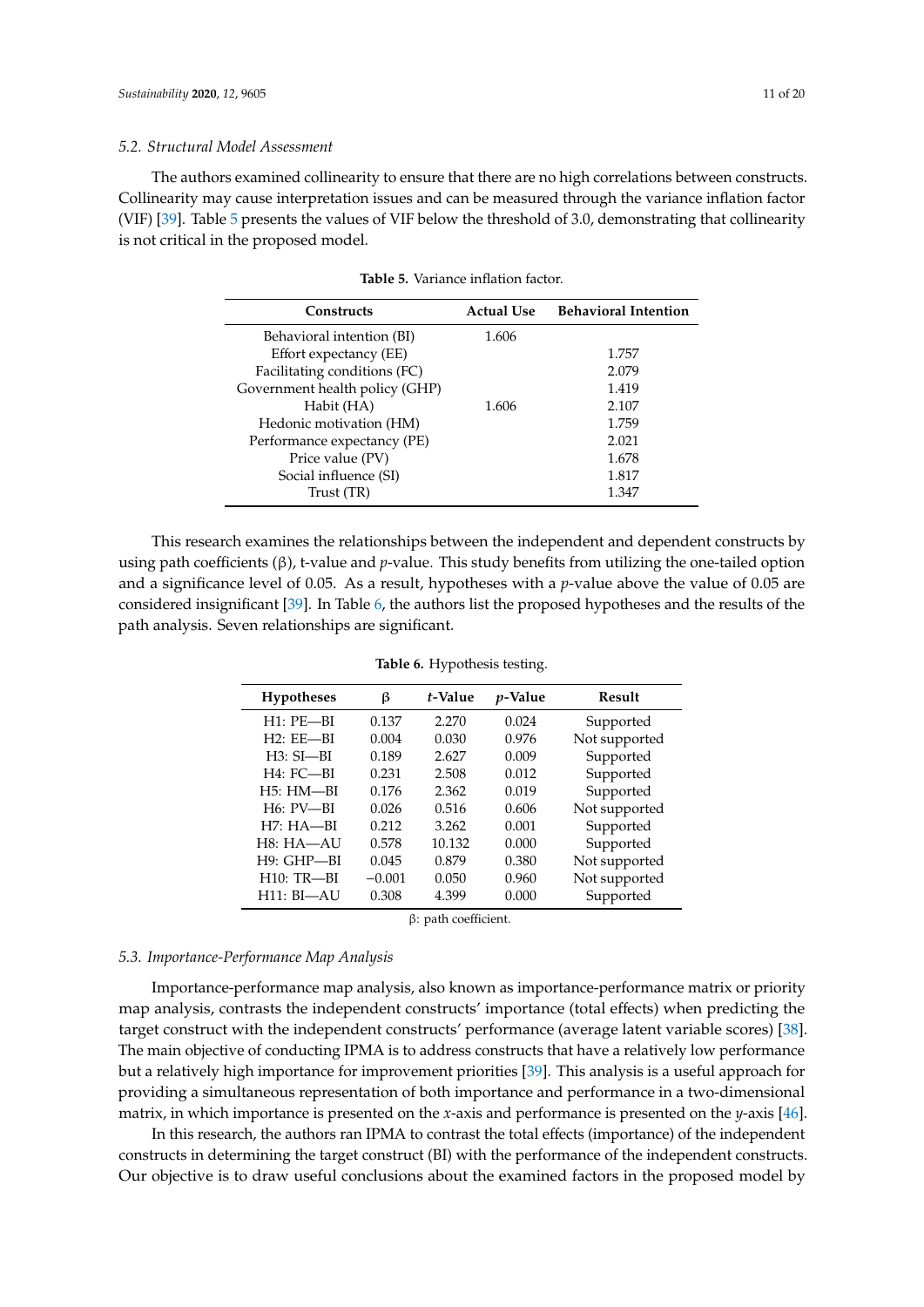identifying constructs that have a relatively low performance but a relatively high importance in predicting the acceptance of wearable health monitoring technology. The results of this analysis indicate that PE, FC, HM and HA are important variables for predicting the acceptance of wearable health monitoring technology, as these achieved high total effects (importance) in comparison with the other constructs. Nevertheless, the performance of SI, PV and HA were lower than the other constructs.

# <span id="page-11-0"></span>**6. Discussion**

This current research proposed and empirically investigated a model that might be beneficial for predicting the acceptance of wearable health monitoring technology by users in Saudi Arabia. This research extends the UTAUT2 with two external constructs, namely GHP and TR. This section provides answers to the research question, which is concerned with the factors that influence the acceptance of wearable health monitoring technology. Our proposed model explains 57% variance (adjusted  $R2 = 0.57$ ) in BI and 64% variance (adjusted  $R2 = 0.64$ ) in the AU of wearable health monitoring technology. In our investigation, the acceptance of wearable health monitoring technology is significantly prejudiced by PE, SI, FC, HM and HA, indicating that 7 out of 11 path relationships in the proposed model are important. In contrast, EE, PV, GHP and TR do not appear to influence significantly the adoption of wearable health monitoring technology. Accordingly, H1, H3, H4, H5, H7, H8 and H11 are supported. The following insights are described, based on the results, to enhance the acceptance of wearable health monitoring technology.

In our research, it was assumed that PE has a positive effect on BI to use wearable health monitoring technology (H1). The results reveal that PE positively influences BI ( $\beta = 0.137$ ,  $p < 0.05$ ), and thus, H1 is supported. Therefore, users are driven by the usefulness provided by the technology, which is in accordance with technology-acceptance models, such as the TAM, the augmented TAM, the TAM2, the TAM3, the UTAUT and the UTAUT2. This result means that when wearable technologies help users to accomplish their healthcare activities more quickly, improve their access to their health information and improve their ability to manage their health, they are more likely to use wearables. Compared to other models in the healthcare field, the finding regarding PE conforms with other studies on the acceptance of wearable health monitoring technology [\[1](#page-16-0)[,3](#page-16-2)[,12](#page-17-8)[,14\]](#page-17-9). If the usefulness of wearable health monitoring technology is not recognized, users may reject the technology and search for another, more useful technology. This effect can be attributed to wearable health monitoring technology being a relatively new technology and most users having little experience with it, and the effect of PE on BI is usually stronger for this type of user. This argument is aligned with technology-acceptance researches [\[47](#page-18-21)[,48\]](#page-18-22).

It was hypothesized that BI is positively influenced by the EE of wearable health monitoring technology (H2). This research provides evidence that EE does not impact BI (β = 0.004, *p* = 0.976); thus, H2 is not supported. Although this result might appear surprising, given that the UTAUT2 endorses a positive relationship between EE and BI, it is in accordance with past studies on the acceptance of wearable health monitoring technology [\[1,](#page-16-0)[12](#page-17-8)[,19\]](#page-17-15). For example, the acceptance of wearable technology for health monitoring was examined in China, and it was revealed that the ease of using wearables is not significant [\[12\]](#page-17-8). Similarly, the effect of EE on BI was not important in the acceptance of wearable technology for fitness monitoring [\[19\]](#page-17-15). One reasonable justification for this finding is that some wearable devices require no more effort than wearing them and observing the alerts, which is considered an easy task. Users can learn how to use wearable devices from social media and video tutorials with little effort. Talukder et al. conclude that when HM is significant, which is the case in this study, the importance of EE in the acceptance of wearable health monitoring technology is reduced [\[18\]](#page-17-14). Furthermore, Venkatesh et al. assert that when both PE and EE are significant, the importance of FC in predicting BI is reduced. In our case, when both PE and FC were significant, the importance of EE in predicting BI to use wearable health monitoring technology was diminished [\[22\]](#page-17-18). This effect might be attributed to the challenges related to the context of Saudi Arabia, such as awareness, availability and infrastructure [\[15\]](#page-17-11).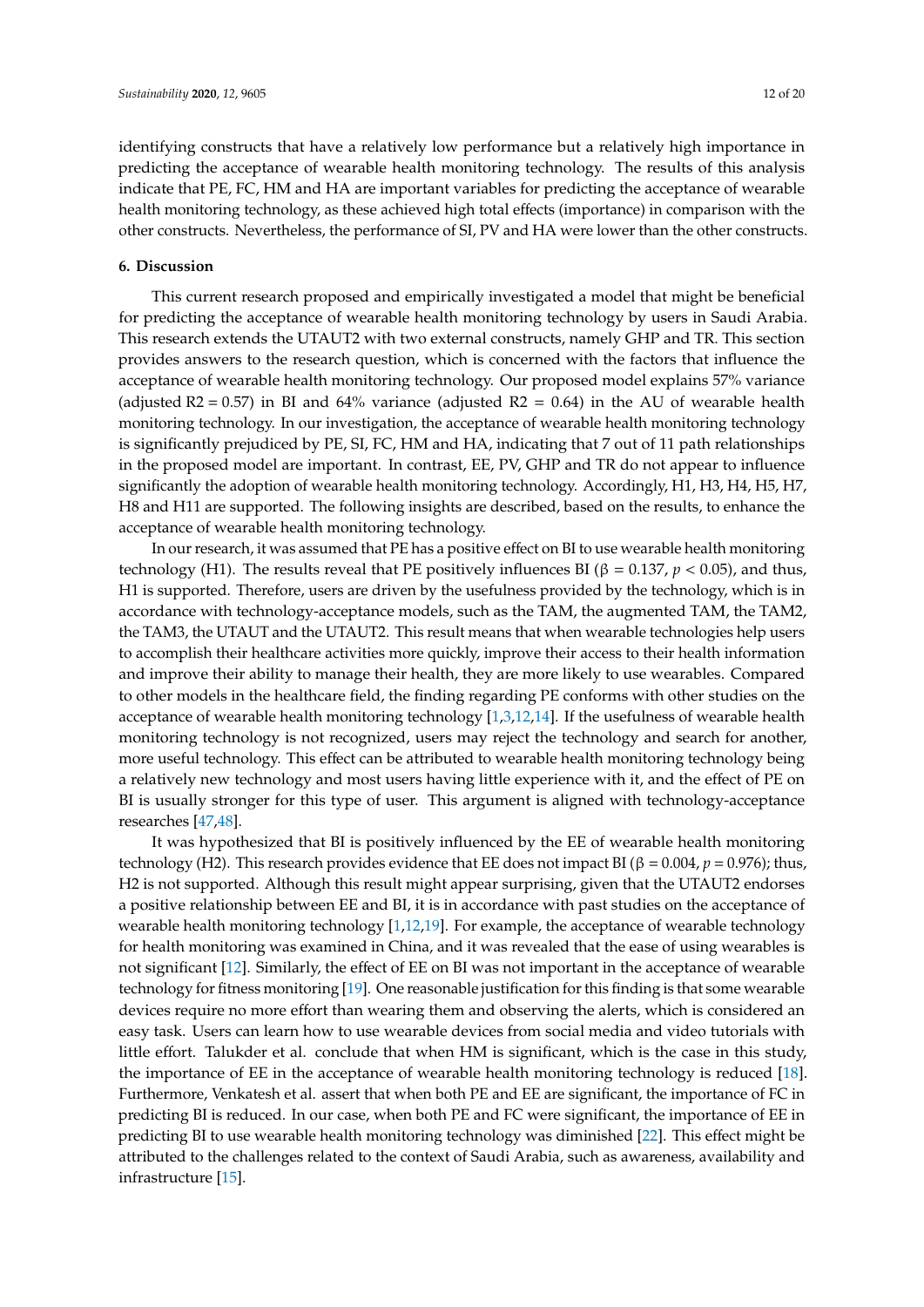The findings in this research demonstrate that SI is an important predictor for BI to use wearable health monitoring technology ( $\beta = 0.189$ ,  $p < 0.01$ ); thus, H3 is supported. This result means that users are motivated to use wearable health monitoring technology when people who are important to them or influence their behavior think that they should wearable technologies. This finding was expected as Saudi Arabia is considered a typical representative of those nations that have a high level of power distance and collectivism, which respect social hierarchy and group goals [\[49\]](#page-18-23). Therefore, SI has been considered as an important factor in the context of Saudi Arabia when measuring the acceptance of various technologies, such as e-learning [\[50\]](#page-18-24). The result indicates that without an obvious SI of wearables, BI to use wearable health monitoring technology is minimized, which, in turn, affects the AU of wearable technology. Following previous literature on the acceptance of wearable health monitoring technology [\[1](#page-16-0)[,14](#page-17-9)[,15](#page-17-11)[,18](#page-17-14)[,19\]](#page-17-15), this finding implies that people who have a great influence on users can motivate the acceptance of wearable health monitoring technology. For instance, the acceptance of wearable devices by patients with dementia was examined using the UTAUT, and it was revealed that SI is one of the significant factors [\[15\]](#page-17-11). In the same line, the effect of SI on BI was important in the acceptance of wearable technology for fitness and medical monitoring [\[19\]](#page-17-15).

The authors hypothesized that FC has a positive influence on BI (H4). It was found that FC has a significant effect on BI ( $\beta = 0.231$ ,  $p < 0.05$ ); thus, H4 is supported. More accurately, FC is the strongest predictor for BI to use wearable health monitoring technology among the other constructs. The result implies that the availability of resources, help, support and knowledge is necessary to motivate people to use wearable health monitoring technology. This confirms that the adoption of wearable health monitoring technology cannot be increased by only enhancing wearable technology itself, but requires the availability of resources and knowledge necessary to use wearable health monitoring technology. This result is supported by a number of studies on the acceptance of wearable health monitoring technology [\[12](#page-17-8)[,16\]](#page-17-12). For example, the acceptance of wearable technology for health monitoring was examined using the TAM, and it was found that FC is important to motivate users [\[12\]](#page-17-8). Another study investigated the acceptance of wearable devices by patients with dementia using the UTAUT, and it was revealed that FC is one of the significant factors [\[15\]](#page-17-11).

Another inference highlighted by the findings is the importance of HM in predicting the acceptance of wearable health monitoring technology. More specifically, HM is the second strongest predictor for BI to use wearable health monitoring technology among the other constructs (β = 0.176, *p* < 0.05). This finding suggests that the users of wearable health monitoring technology pay more attention to the fun and enjoyment element when deciding whether to use wearable health monitoring technology. Compared to other models in the healthcare field, this result is consistent with other studies on the acceptance of wearable health monitoring technology [\[18](#page-17-14)[,19\]](#page-17-15). Using the UTAUT2, researchers examined the antecedents of wearable technology acceptance by Chinese users and empirically approved this relationship [\[18\]](#page-17-14).

The results provide evidence of a positive effect of HA on the acceptance of wearable health monitoring technology. It was demonstrated that HA is a significant predictor for both BI ( $\beta = 0$ . 212,  $p < 0.01$ ) and AU ( $\beta = 0.578$ ,  $p < 0.001$ ). When the use of wearable health monitoring technology becomes natural to users, they are more likely to use wearables. That is to say, the continuous use of wearable health monitoring technology turns into HA, as users feel the need to wear wearable health monitoring technology all the time to observe their health and fitness activities [\[14\]](#page-17-9). Thus, the acceptance of wearable health monitoring technology relies not only on functionality, but also on continuous use.

However, this research found no noteworthy relationships between three factors (PV, GHP and TR) and BI to use wearable health monitoring technology; thus, H6, H9 and H10 are not supported. Although Venkatesh et al. found a significant relationship between PV and BI in the acceptance of information technology by consumers [\[23\]](#page-17-19), our result is unsurprising in the domain of wearable devices. Using the UTAUT2, Talukder et al. examined the acceptance of fitness wearable technology by Chinese users and empirically disproved this hypothesis [\[14\]](#page-17-9). This result can be explained by Saudi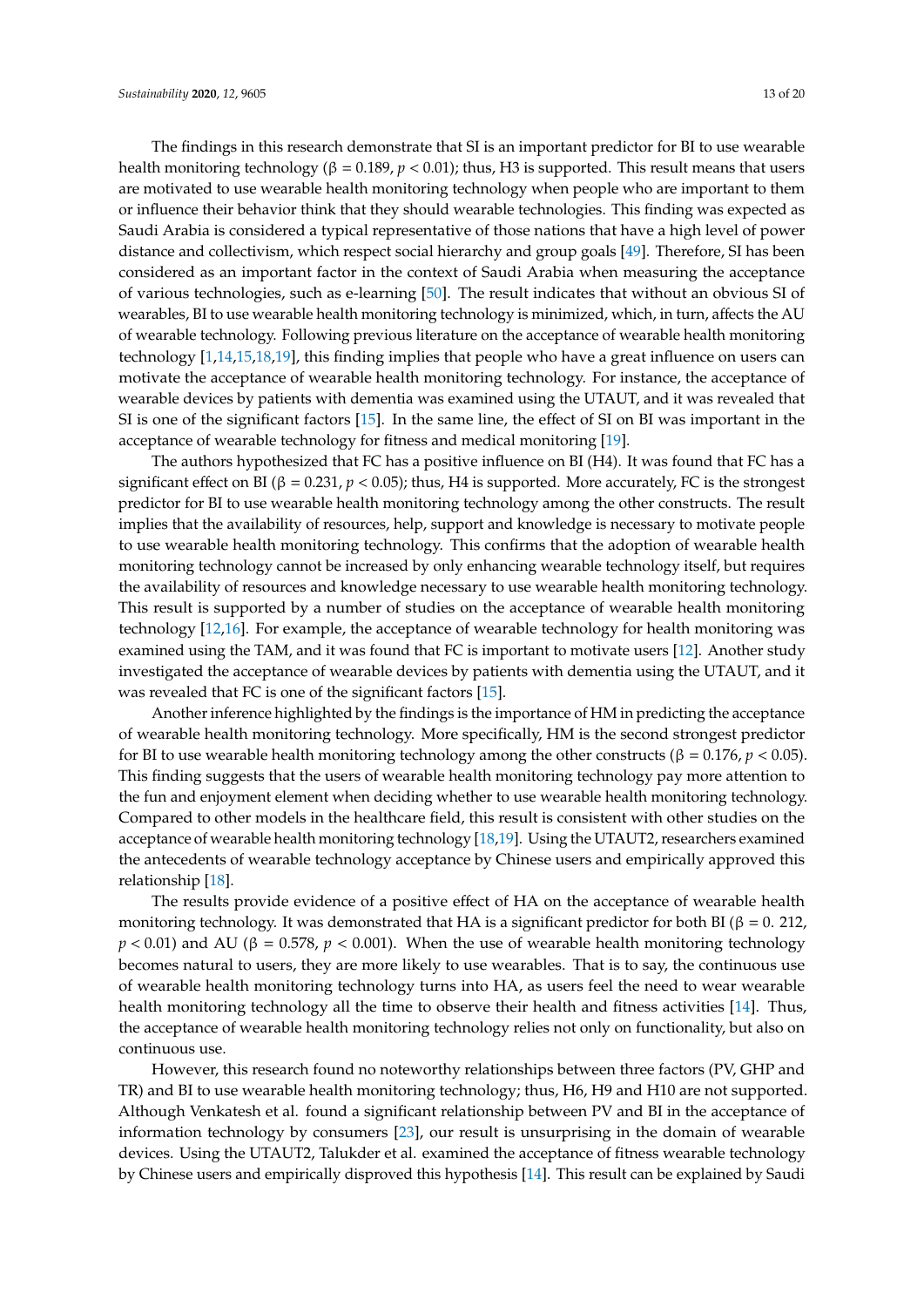Arabia being the largest oil exporter [\[51\]](#page-18-25); thus, most Saudi citizens can easily afford wearable health monitoring technology. Consequently, the importance of price is reduced in the case of Saudi Arabia.

Regarding GHP, health policies legalized by the Government do not play an important role in supporting the widespread adoption of wearable health monitoring technology. Perhaps the participants were unaware of the relevant health policies, and thus, the significance of health policies in the acceptance of wearable health monitoring technology was limited [\[26\]](#page-18-0). Furthermore, most Saudi citizens can easily afford wearable health monitoring technology, and thus, the prominence of resources allocated by the GHP might be reduced. This result also conforms with previous literature on the acceptance of health technology [\[26,](#page-18-0)[29\]](#page-18-2).

Finally, the findings reveal that TR is not a significant predictor for BI to use wearable health monitoring technology. This finding can be attributed to multiple reasons. First, the authors found that both HM and PE are important determinants of BI; therefore, the enjoyment and benefits from using the functionalities of wearable health monitoring technology might be the real reason that the users displayed fewer TR concerns. When users perceive wearable health monitoring technology as entertaining and useful, they are more willing to share sensitive data. Second, 27% of the participants in this study belonged to Generation Z (see Table [2\)](#page-8-1), which is generally very knowledgeable about technology and less concerned about sharing information than older generations [\[52\]](#page-19-0). Considering the increasing trend of adopting wearable technologies among the youth segment in Saudi Arabia [\[53\]](#page-19-1), the finding in this study might be a true reflection of the dwindling TR concerns in the kingdom when adopting new technologies such as wearable health monitoring technology. Finally, this study had around 59% female participants. Today, women in Saudi Arabia are more empowered than previously and are heavily involved in economic activities [\[11\]](#page-17-7). As the female participation in different outdoor activities increases, the perception and willingness to share personal information are changing in the society in general.

#### *6.1. Theoretical Implications*

This research is beneficial for researchers and academic objectives in the area of technology acceptance and diffusion. Based on the findings, this research provides both theoretical and practical implications. Theoretically, this research extensively investigated factors that affect BI to use wearable health monitoring technology. The research advances the theory of technology acceptance by extending the UTAUT2 and further explaining the effect of multiple factors adopted from existing literature in the application of information systems in the health sector (GHP and TR) on the acceptance of wearable health monitoring technology. The proposed model explains around 57% of variance in BI to use wearable health monitoring technology. In addition to the use of the UTAUT2, the extension of that theory in this study is theoretically significant because, rather than simply considering how the UTAUT2 constructs offset each other's influence in using wearable health monitoring technology, it also considers how other significant factors (e.g., GHP and TR) might interplay with the ratio of those constructs when affecting BI to use wearable health monitoring technology. This approach has not received sufficient attention from researchers, as most previous studies used the TAM or the UTAUT as a theoretical basis for their examination (see Table [1\)](#page-2-1). Using this new approach means this study helps researchers use a new perspective for examining how external factors might govern the decision-making process regarding the AU of wearable health monitoring technology.

In addition, our investigation opens up possibilities for and removes uncertainty about the acceptance of wearable health monitoring technology in developing countries and Arab territories. The acceptance of wearable health monitoring technology in those geographical areas remains obscure due to the limited number of research initiatives. Furthermore, our study statistically validates the effectiveness of using the UTAUT2 to measure wearable health monitoring technology usage in developing countries. Therefore, the findings imply that the UTAUT2 and the proposed model in this study could be beneficial for producing effective results in other countries in the Middle East.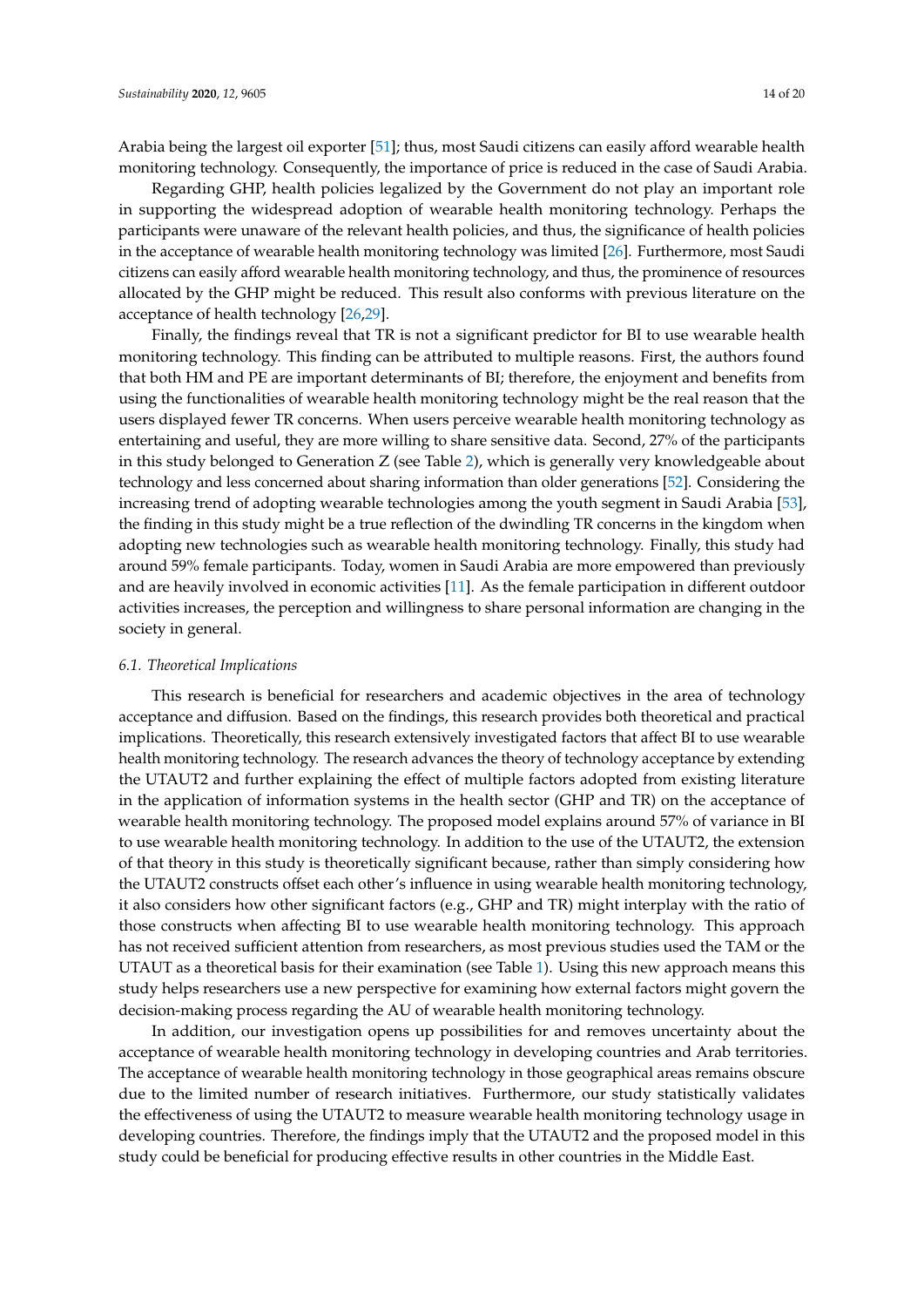Moreover, in addition to examining the direct relationships, this study contributes to the literature by conducting priority analysis to provide better insights into the importance and performance of the key drivers of accepting wearable health monitoring technology. Thus, the puzzle of post-adoption behavioral intention to use wearable health monitoring technology can be resolved with useful justification. Furthermore, the diagram of priority analysis classifies the input variables into four quadrants based on their importance and performance. The four quadrants are useful for policymakers to understand the 'big picture' regarding which input variables have better priority to enhance strategies. Few studies have conducted such analysis in the domain of wearable health monitoring technology [\[18\]](#page-17-14); hence, the current research can be utilized by future researchers as a forerunner for using IPMA in studies on the acceptance of wearable health monitoring technology.

# *6.2. Practical Implications*

This study provides guidelines for managers, manufacturers and decision-makers in the healthcare sector to improve the use and acceptance of wearable health monitoring technology. According to Saudi Vision 2030, the Government of Saudi Arabia is keen to reduce the cost of healthcare by adopting digital technologies [\[11\]](#page-17-7). This study contributes to this subject by increasing the adoption of wearable health monitoring technology to curb the prevalence of chronic disease-related complications across Saudi Arabia.

Empirically, this research provides evidence that BI to use wearable health monitoring technology is significantly affected by PE, SI, FC, HM and HA. Developers can enhance the quality of wearable devices in the healthcare sector by ensuring that wearables accomplish healthcare services more quickly and improve the ability of users to manage their health. As SI is an important predictor of BI, managers should consider different ways to exploit this factor among users. For example, managers can deliver speeches, share best practices and encourage influencers and champions who are familiar with wearable health monitoring technology to promote wearables [\[18\]](#page-17-14). Furthermore, FC is the strongest determinant of BI in the proposed model, implying that executives should ensure top management support, allocate resources and provide knowledge necessary to use wearables to realize the relative advantage of wearable health monitoring technology. Additionally, the fun element should not be neglected when designing these devices. Finally, decision-makers are advised to urge users to wear wearable health monitoring technology all the time to become part of their daily routine. Based on IPMA, both HA and FC require more managerial attention to improve the acceptance of wearable health monitoring technology. These results provide useful information for the practitioners of wearable health monitoring technology to develop policies to enhance the acceptance of wearable devices.

However, EE, PV, GHP and TR do not appear to play important roles in the intention to use wearable health monitoring technology. This study concludes, with a strong theoretical basis (e.g., the UTAUT2), that users of healthcare technology today are highly goal-orientated, thereby emphasizing the relative advantages of using a specific technology more than the associated ease of use, price, GHP and TR. To improve the acceptance of wearable health monitoring technology, managerial activities should concentrate on functional congruence, social presence, allocated resources, fun and continuous use.

#### **7. Limitations and Future Work**

Although this research extends our knowledge of factors that affect the acceptance of wearable health monitoring technology, some limitations should be addressed. First, this study integrates two external factors, namely GHP and TR, in addition to the original constructs of the UTAUT2 to measure their effect on the use of wearable health monitoring technology. As previous literature on the acceptance of wearable health monitoring technology is deemed to be limited, a potential avenue for future researchers could be to investigate the effect of other health-related factors, such as privacy concerns. Second, this study examined the influence of direct relationships between constructs without considering socio-economic differences between participants (e.g., gender, age and experience). Hence, future studies should consider socio-economic factors as moderators to either confirm or reject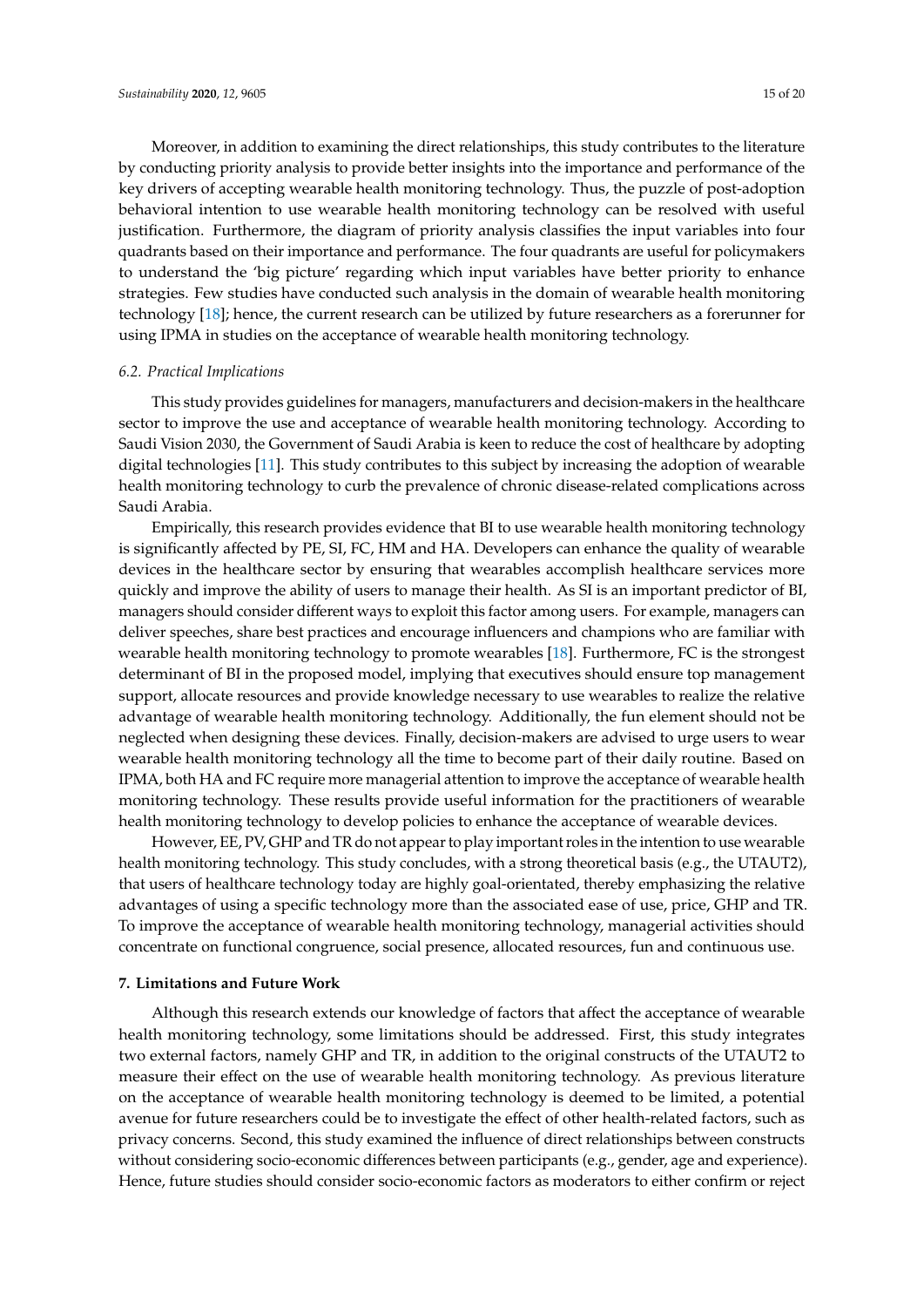the hypotheses proposed in this study. In addition, the sample frame of this research was based on a non-probability convenience sampling technique to target participants who use wearable health monitoring technology in Saudi Arabia; thus, the generalizability of findings on the entire population or a global scale should be treated with caution. Future investigators could replicate the proposed concept using different sampling techniques in other countries and cultures to provide better understandings of the examined factors. Finally, a future study could classify wearable health monitoring technology into medical and fitness types and examine the influences of the factors used in this study separately.

# <span id="page-15-0"></span>**8. Conclusions**

Despite the relative advantages of wearable technology, little research has been conducted to understand the acceptance of wearable health monitoring technology. Consequently, a small amount of variance in user BI to use wearable health monitoring technology has been explained by external variables. Explaining what determines BI to use wearable health monitoring technology is practically useful during decision-making by executives and developers. In this regard, this paper proposed a theoretical framework based on the UTAUT2 and examined the effects of GHP and TR on user BI to use wearable health monitoring technology. The findings reveal that PE, SI, FC, HM and HA are associated with BI to use wearable health monitoring technology. Overall, those devices that are supported by management and consider entertainment are more likely to be adopted by users.

**Author Contributions:** Conceptualization, S.S.B. and M.R.H.; methodology, S.S.B.; software, S.S.B. and M.R.H.; validation, M.R.H.; formal analysis, S.S.B.; investigation, M.R.H.; resources, M.R.H.; data curation, S.S.B.; writing—original draft preparation, S.S.B.; writing—review and editing, M.R.H. All authors have read and agreed to the published version of the manuscript.

**Funding:** This research received no external funding.

**Acknowledgments:** The authors acknowledge with thanks the Deanship of Scientific Research at King Abdulaziz University, Jeddah, Saudi Arabia, for technical support.

**Conflicts of Interest:** The authors declare no conflict of interest.

# <span id="page-15-1"></span>**Appendix A**

| Constructs                      | Indicators                                                                                                                                                                                                                                                                                                                                                                             | Source            |
|---------------------------------|----------------------------------------------------------------------------------------------------------------------------------------------------------------------------------------------------------------------------------------------------------------------------------------------------------------------------------------------------------------------------------------|-------------------|
| Actual use (AU)                 | AU1. Wearable health monitoring technology is a pleasant experience.<br>AU2. I use wearable health monitoring technology currently.<br>AU3. I spend a lot of time using wearable health monitoring technology.                                                                                                                                                                         | $[23]$            |
| Behavioral<br>intention (BI)    | BI1. I have high intention to use wearable health monitoring technology.<br>BI2. I intend to learn about using wearable health monitoring technology.<br>BI3. I plan to use wearable health monitoring technology to manage my health.                                                                                                                                                 | $\left[23\right]$ |
| Effort<br>expectancy (EE)       | EE1. Learning how to use wearable health monitoring technology is easy for me.<br>EE2. My interaction with wearable health monitoring technology is clear<br>and understandable.<br>EE3. I find wearable health monitoring technology easy to use.<br>EE4. It is easy for me to become skillful at using wearable health<br>monitoring technology.                                     | $[23]$            |
| Facilitating<br>conditions (FC) | FC1. I have the resources necessary to use wearable health<br>monitoring technology.<br>FC2. I have the knowledge necessary to use wearable health<br>monitoring technology.<br>FC3. Wearable health monitoring technology is compatible with other<br>technologies I use.<br>FC4. I can get help from others when I have difficulties using wearable health<br>monitoring technology. | [23]              |

# **Table A1.** Constructs and indicators.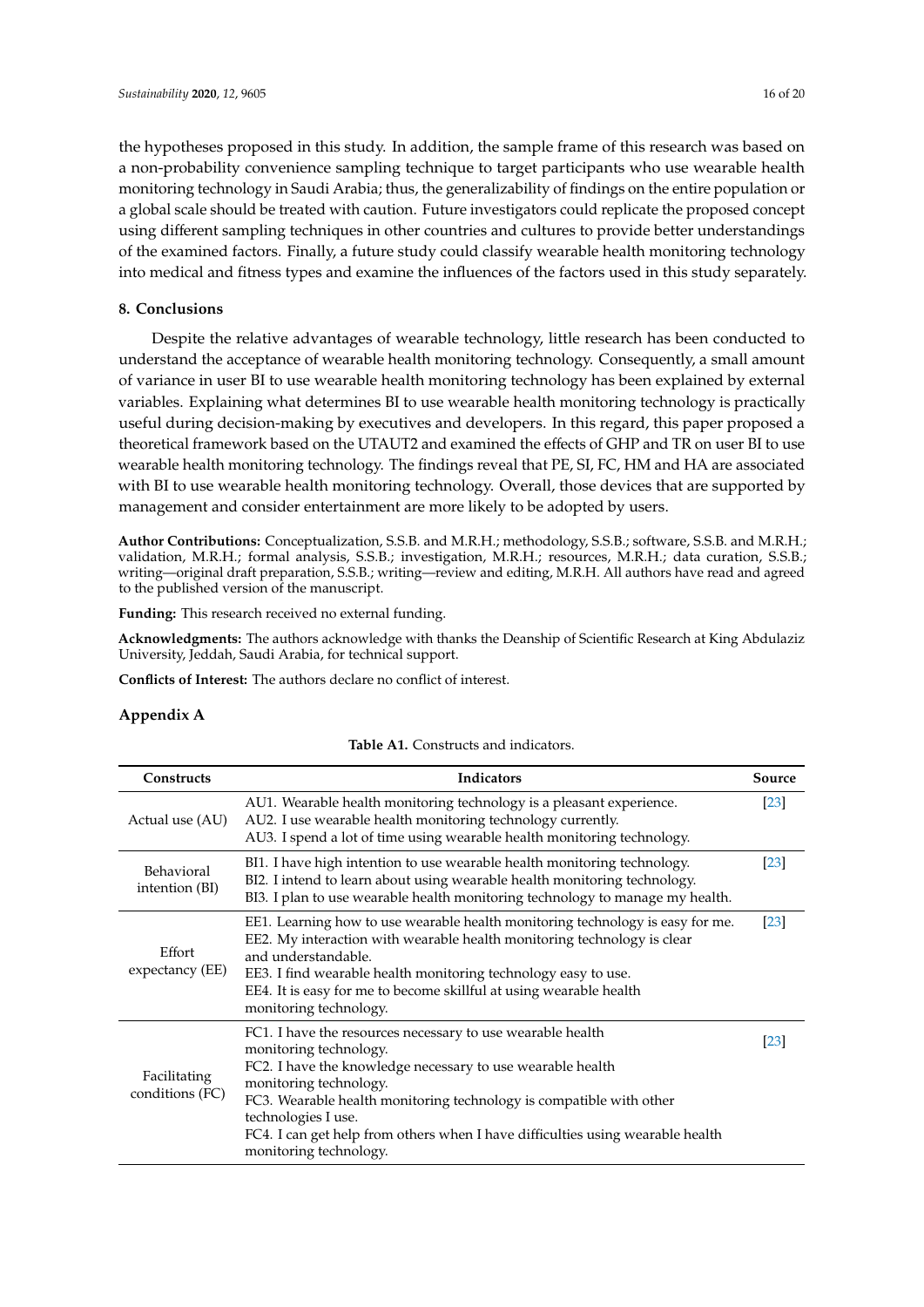| Constructs                           | <b>Indicators</b>                                                                                                                                                                                                                                                                                                                                                                                                                         | Source            |
|--------------------------------------|-------------------------------------------------------------------------------------------------------------------------------------------------------------------------------------------------------------------------------------------------------------------------------------------------------------------------------------------------------------------------------------------------------------------------------------------|-------------------|
| Government<br>health policy<br>(GHP) | GHP1. Government policy consistently supporting wearable health monitoring<br>technology is important.<br>GHP2. Government policy must ensure appropriate resource allocation for<br>accessing wearable health monitoring technology.<br>GHP3. Government policy supporting wearable health monitoring technology<br>would result in widespread adoption.                                                                                 | [54, 55]          |
| Habit (HA)                           | HA1. The use of wearable health monitoring technology has become a habit<br>for me.<br>HA2. I must use a wearable health monitoring technology service.<br>HA3. Using a wearable health monitoring technology service has become natural<br>to me.                                                                                                                                                                                        | $[23]$            |
| Hedonic<br>motivation<br>(HM)        | HM1. Using a wearable health monitoring technology service is fun.<br>HM2. Using a wearable health monitoring technology service is enjoyable.<br>HM3. Using a wearable health monitoring technology service is<br>very entertaining.                                                                                                                                                                                                     | $[23]$            |
| Performance<br>expectancy (PE)       | PE1. Using a wearable health monitoring technology service helps me<br>accomplish my healthcare activities more quickly.<br>PE2. Using a wearable device would improve my access to my<br>health information.<br>PE3. A wearable health monitoring technology would improve the quality of<br>my healthcare.<br>PE4. Using a wearable health monitoring technology would improve my ability<br>to manage my health.                       | $[23]$            |
| Price value (PV)                     | PV1. Wearable health monitoring technology service is reasonably priced.<br>PV2. Wearable health monitoring technology service offers greater benefit than<br>its cost.<br>PV3. At the current price, wearable health monitoring technology service<br>provides good value.                                                                                                                                                               | $[23]$            |
| Social influence<br>(SI)             | SI1. People who are important to me think that I should use wearable health<br>monitoring technology.<br>SI2. People who influence my behavior think that I should use wearable health<br>monitoring technology.<br>SI3. People whose opinions I value prefer that I use wearable health<br>monitoring technology.<br>SI4: If I see people I know are using wearable health monitoring technology, this<br>would motivate me to use them. | $\left[23\right]$ |
| Trust (TR)                           | TR1: Using wearable health monitoring technology depends on trust.<br>TR2: Lack of trust is a barrier regarding using wearable health<br>monitoring technology.<br>TR3: Trust in the authenticity of information is important in wearable health<br>monitoring technology adoption.<br>TR4: Trust in the reliability of service is important in wearable health monitoring<br>technology adoption.                                        | $[56]$            |

**Table A1.** *Cont.*

# **References**

- <span id="page-16-0"></span>1. Choi, B.; Hwang, S.; Lee, S.H. What drives construction workers' acceptance of wearable technologies in the workplace?: Indoor localization and wearable health devices for occupational safety and health. *Autom. Constr.* **2017**, *84*, 31–41. [\[CrossRef\]](http://dx.doi.org/10.1016/j.autcon.2017.08.005)
- <span id="page-16-1"></span>2. Wu, M.; Luo, J. Wearable technology applications in healthcare: A literature review. *Online J. Nurs. Inform.* **2019**, *23*, 3.
- <span id="page-16-2"></span>3. Park, E.; Kim, K.J.; Kwon, S.J. Understanding the emergence of wearable devices as next-generation tools for health communication. *Inf. Technol. People* **2016**, *29*, 717–732. [\[CrossRef\]](http://dx.doi.org/10.1108/ITP-04-2015-0096)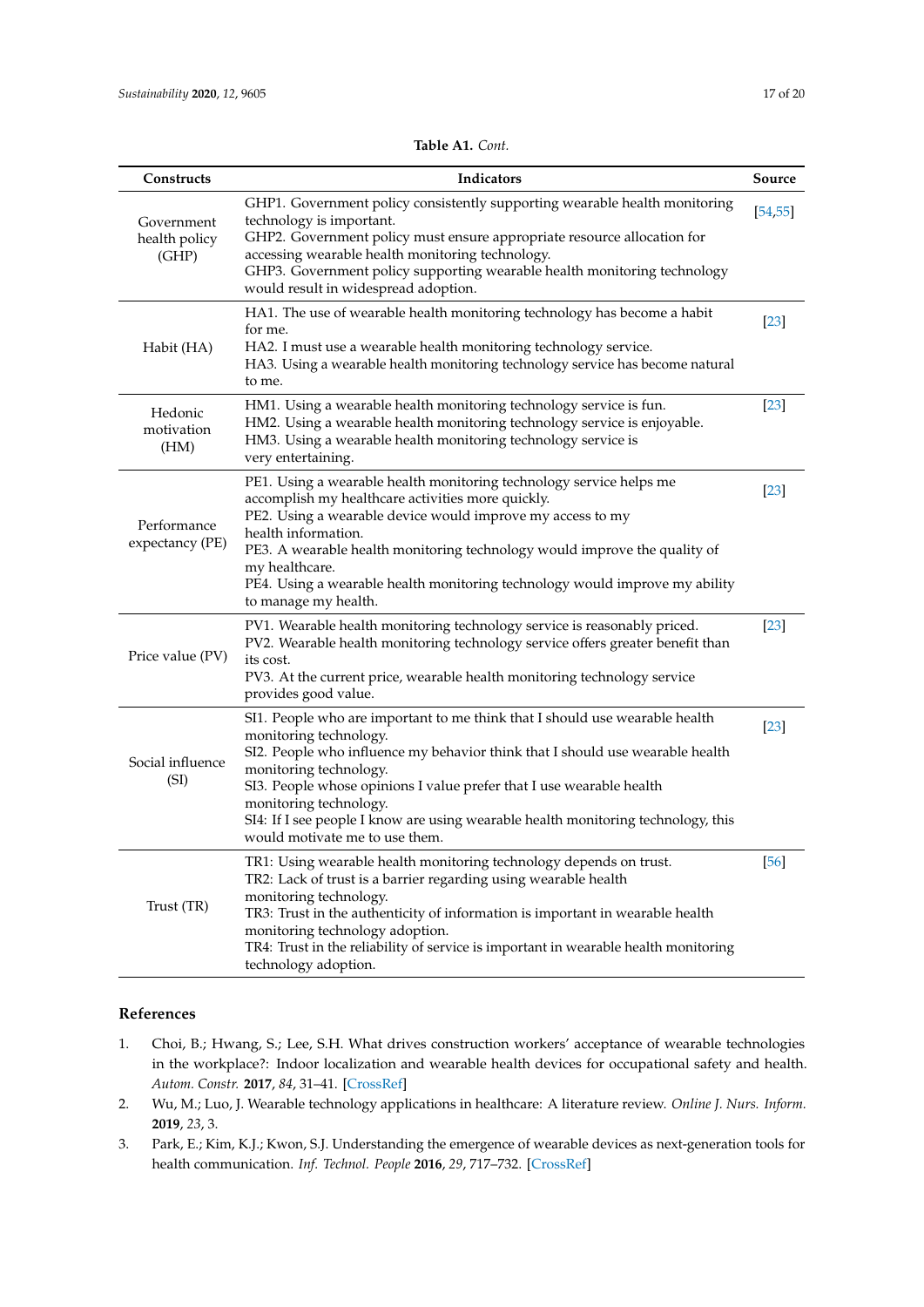- <span id="page-17-0"></span>4. Lewy, H. Wearable technologies—Future challenges for implementation in healthcare services. *Healthc. Technol. Lett.* **2015**, *2*, 2–5. [\[CrossRef\]](http://dx.doi.org/10.1049/htl.2014.0104)
- <span id="page-17-1"></span>5. Phaneuf, A. Latest trends in medical monitoring devices and wearable health technology. *Bus. Insider* **2020**. Available online: https://www.businessinsider.com/[wearable-technology-healthcare-medical-devices](https://www.businessinsider.com/wearable-technology-healthcare-medical-devices) (accessed on 20 March 2020).
- <span id="page-17-2"></span>6. Global Data. Wearable Tech—Thematic Research. 2019. Available online: https://[store.globaldata.com](https://store.globaldata.com/report/gdtmt-tr-s219--wearable-tech-thematic-research)/ report/[gdtmt-tr-s219--wearable-tech-thematic-research](https://store.globaldata.com/report/gdtmt-tr-s219--wearable-tech-thematic-research) (accessed on 1 May 2020).
- <span id="page-17-3"></span>7. Grand View Research. Wearable Medical Device Market Size, Share & Trends Analysis Report by Product Type (Diagnostic, Therapeutic, Respiratory), by Site (Strap/Clip/Bracelet, Handheld), by Application, and Segment Forecasts, 2020—2027. 2020. Available online: https://[www.grandviewresearch.com](https://www.grandviewresearch.com/industry-analysis/wearable-medical-devices-market)/industry-analysis/ [wearable-medical-devices-market](https://www.grandviewresearch.com/industry-analysis/wearable-medical-devices-market) (accessed on 10 March 2020).
- <span id="page-17-4"></span>8. Statista. Wearables: Saudi Arabia. 2020. Available online: https://[www.statista.com](https://www.statista.com/outlook/319/110/wearables/saudi-arabia#market-revenue)/outlook/319/110/ wearables/[saudi-arabia#market-revenue](https://www.statista.com/outlook/319/110/wearables/saudi-arabia#market-revenue) (accessed on 28 March 2020).
- <span id="page-17-5"></span>9. Saudi Gazette. Saudi Consumers Use Health Apps, Wearables to Manage Their Health. 2017. Available online: https://[saudigazette.com.sa](https://saudigazette.com.sa/article/179085)/article/179085 (accessed on 1 January 2020).
- <span id="page-17-6"></span>10. Saquib, N.; Saquib, J.; Alhadlag, A.; Albakour, M.A.; Aljumah, B.; Sughayyir, M.; AlHomidan, Z.; Alminderej, O.; Aljaser, M.; Al-Mazrou, A. Chronic disease prevalence among elderly Saudi men. *Int. J. Health Sci.* **2017**, *11*, 11–16.
- <span id="page-17-7"></span>11. Ministry of Health. Saudi Ministry of Health. 10 November 2018. Available online: https://[www.moh.gov.sa](https://www.moh.gov.sa/Ministry/MediaCenter/Publications/Documents/2018-11-01-010.pdf)/ Ministry/MediaCenter/Publications/Documents/[2018-11-01-010.pdf](https://www.moh.gov.sa/Ministry/MediaCenter/Publications/Documents/2018-11-01-010.pdf) (accessed on 3 August 2020).
- <span id="page-17-8"></span>12. Li, J.; Ma, Q.; Chan, A.H.S.; Man, S. Health monitoring through wearable technologies for older adults: Smart wearables acceptance model. *Appl. Ergon.* **2019**, *75*, 162–169. [\[CrossRef\]](http://dx.doi.org/10.1016/j.apergo.2018.10.006)
- <span id="page-17-10"></span>13. Lunney, A.; Cunningham, N.R.; Eastin, M.S. Wearable fitness technology: A structural investigation into acceptance and perceived fitness outcomes. *Comput. Hum. Behav.* **2016**, *65*, 114–120. [\[CrossRef\]](http://dx.doi.org/10.1016/j.chb.2016.08.007)
- <span id="page-17-9"></span>14. Talukder, S.; Chiong, R.; Bao, Y.; Malik, B.H. Acceptance and use predictors of fitness wearable technology and intention to recommend. *Ind. Manag. Data Syst.* **2019**, *119*, 170–188. [\[CrossRef\]](http://dx.doi.org/10.1108/IMDS-01-2018-0009)
- <span id="page-17-11"></span>15. Dai, B.; Larnyo, E.; Tetteh, E.A.; Aboagye, A.K.; Ibn Musah, A.-A. Factors Affecting Caregivers' Acceptance of the Use of Wearable Devices by Patients with Dementia: An Extension of the Unified Theory of Acceptance and Use of Technology Model. *Am. J. Alzheimer's Dis. Other Dement.* **2019**, *35*, 1–11. [\[CrossRef\]](http://dx.doi.org/10.1177/1533317519883493)
- <span id="page-17-12"></span>16. Tsai, T.-H.; Lin, W.-Y.; Chang, Y.-S.; Chang, P.-C.; Lee, M.-Y. Technology anxiety and resistance to change behavioral study of a wearable cardiac warming system using an extended TAM for older adults. *PLoS ONE* **2020**, *15*, e0227270. [\[CrossRef\]](http://dx.doi.org/10.1371/journal.pone.0227270) [\[PubMed\]](http://www.ncbi.nlm.nih.gov/pubmed/31929560)
- <span id="page-17-13"></span>17. Cheung, M.L.; Chau, K.Y.; Lam, H.; Tse, G.; Ho, K.; Flint, S.; Broom, D.R.; Tso, E.K.H.; Lee, K.Y. Examining Consumers' Adoption of Wearable Healthcare Technology: The Role of Health Attributes. *Int. J. Environ. Res. Public Health* **2019**, *16*, 2257. [\[CrossRef\]](http://dx.doi.org/10.3390/ijerph16132257) [\[PubMed\]](http://www.ncbi.nlm.nih.gov/pubmed/31247962)
- <span id="page-17-14"></span>18. Talukder, S.; Sorwar, G.; Bao, Y.; Ahmed, J.U.; Palash, A.S. Predicting antecedents of wearable healthcare technology acceptance by elderly: A combined SEM-Neural Network approach. *Technol. Forecast. Soc. Chang.* **2020**, *150*, 119793. [\[CrossRef\]](http://dx.doi.org/10.1016/j.techfore.2019.119793)
- <span id="page-17-15"></span>19. Gao, Y.; Li, H.; Luo, Y. An empirical study of wearable technology acceptance in healthcare. *Ind. Manag. Data Syst.* **2015**, *115*, 1704–1723. [\[CrossRef\]](http://dx.doi.org/10.1108/IMDS-03-2015-0087)
- <span id="page-17-16"></span>20. Sharma, M.; Sehrawat, R. A hybrid multi-criteria decision-making method for cloud adoption: Evidence from the healthcare sector. *Technol. Soc.* **2020**, *61*, 101258. [\[CrossRef\]](http://dx.doi.org/10.1016/j.techsoc.2020.101258)
- <span id="page-17-17"></span>21. Alam, M.Z.; Hu, W.; Kaium, A.; Hoque, R.; Alam, M.M.D. Understanding the determinants of mHealth apps adoption in Bangladesh: A SEM-Neural network approach. *Technol. Soc.* **2020**, *61*, 101255. [\[CrossRef\]](http://dx.doi.org/10.1016/j.techsoc.2020.101255)
- <span id="page-17-18"></span>22. Venkatesh, V.; Morris, M.G.; Davis, G.B.; Davis, F.D. User acceptance of information technology: Toward a unified view. *MIS Q.* **2003**, *27*, 425–478. [\[CrossRef\]](http://dx.doi.org/10.2307/30036540)
- <span id="page-17-19"></span>23. Venkatesh, V.; Thong, J.Y.L.; Xu, X. Consumer acceptance and use of information technology: Extending the unified theory of acceptance and use of technology. *MIS Q.* **2012**, *36*, 157–178. [\[CrossRef\]](http://dx.doi.org/10.2307/41410412)
- <span id="page-17-20"></span>24. Tavares, J.; Goulão, A.; Oliveira, T. Electronic Health Record Portals adoption: Empirical model based on UTAUT2. *Inform. Health Soc. Care* **2017**, *43*, 109–125. [\[CrossRef\]](http://dx.doi.org/10.1080/17538157.2017.1363759)
- <span id="page-17-21"></span>25. Merhi, M.; Hone, K.; Tarhini, A. A cross-cultural study of the intention to use mobile banking between Lebanese and British consumers: Extending UTAUT2 with security, privacy and trust. *Technol. Soc.* **2019**, *59*, 101151. [\[CrossRef\]](http://dx.doi.org/10.1016/j.techsoc.2019.101151)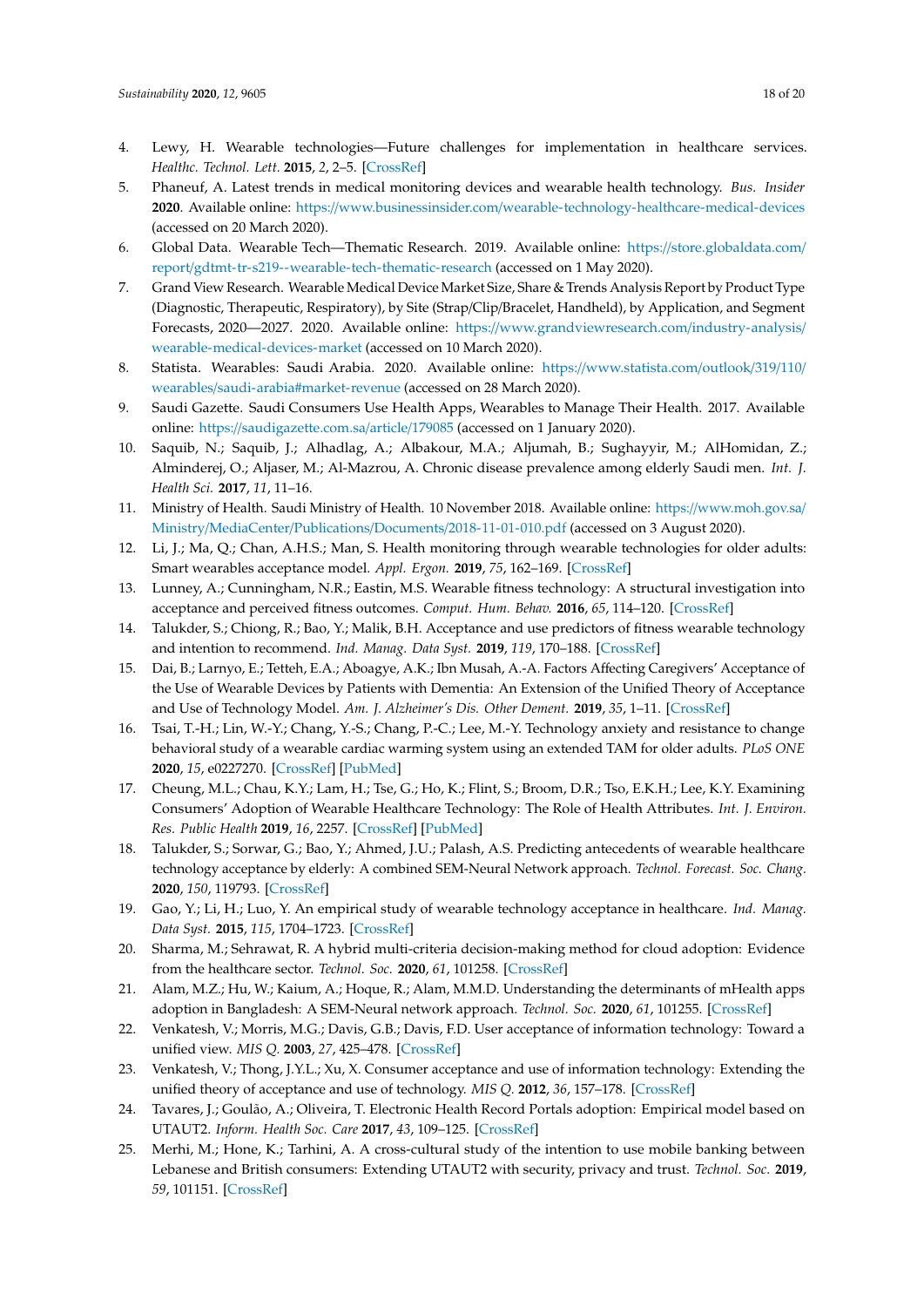- <span id="page-18-0"></span>26. Lan, Z.; Liu, H.; Yang, C.; Liu, X.; Sorwar, G. Investigating Influencing Factors of Chinese Elderly Users' Intention to Adopt MHealth Based on the UTAUT2 Model. In Proceedings of the Fourth International Conference on Biological Information and Biomedical Engineering, Chengdu, China, 21–23 July 2020.
- <span id="page-18-3"></span>27. Gagnon, M.-P.; Simonyan, D.; Ghandour, E.K.; Godin, G.; Labrecque, M.; Ouimet, M.; Rousseau, M. Factors influencing electronic health record adoption by physicians: A multilevel analysis. *Int. J. Inf. Manag.* **2016**, *36*, 258–270. [\[CrossRef\]](http://dx.doi.org/10.1016/j.ijinfomgt.2015.12.002)
- <span id="page-18-1"></span>28. Ahmadi, H.; Nilashi, M.; Ibrahim, O. Organizational decision to adopt hospital information system: An empirical investigation in the case of Malaysian public hospitals. *Int. J. Med. Inform.* **2015**, *84*, 166–188. [\[CrossRef\]](http://dx.doi.org/10.1016/j.ijmedinf.2014.12.004) [\[PubMed\]](http://www.ncbi.nlm.nih.gov/pubmed/25612792)
- <span id="page-18-2"></span>29. Hsiao, S.-J.; Li, Y.-C.; Chen, Y.-L.; Ko, H.-C. Critical factors for the adoption of mobile nursing information systems in Taiwan: The nursing department administrators' perspective. *J. Med. Syst.* **2009**, *33*, 369–377. [\[CrossRef\]](http://dx.doi.org/10.1007/s10916-008-9199-8) [\[PubMed\]](http://www.ncbi.nlm.nih.gov/pubmed/19827263)
- <span id="page-18-4"></span>30. Moorman, C.; Deshpande, R.; Zaltman, G. Factors Affecting Trust in Market Research Relationships. *J. Mark.* **1993**, *57*, 81. [\[CrossRef\]](http://dx.doi.org/10.1177/002224299305700106)
- <span id="page-18-5"></span>31. Chen, Y.; Yang, L.; Zhang, M.; Yang, J. Central or peripheral? Cognition elaboration cues' effect on users' continuance intention of mobile health applications in the developing markets. *Int. J. Med. Inform.* **2018**, *116*, 33–45. [\[CrossRef\]](http://dx.doi.org/10.1016/j.ijmedinf.2018.04.008)
- <span id="page-18-6"></span>32. Guo, X.; Zhang, X.; Sun, Y. The privacy–personalization paradox in mHealth services acceptance of different age groups. *Electron. Commer. Res. Appl.* **2016**, *16*, 55–65. [\[CrossRef\]](http://dx.doi.org/10.1016/j.elerap.2015.11.001)
- <span id="page-18-7"></span>33. Deng, Z.; Hong, Z.; Ren, C.; Zhang, W.; Xiang, F. What Predicts Patients' Adoption Intention toward mHealth Services in China: Empirical Study. *JMIR mHealth uHealth* **2018**, *6*, e172. [\[CrossRef\]](http://dx.doi.org/10.2196/mhealth.9316)
- <span id="page-18-8"></span>34. Asadi, S.; Abdullah, R.; Safaei, M.; Nazir, S. An Integrated SEM-Neural Network Approach for Predicting Determinants of Adoption of Wearable Healthcare Devices. *Mob. Inf. Syst.* **2019**, *2019*, 1–9. [\[CrossRef\]](http://dx.doi.org/10.1155/2019/8026042)
- <span id="page-18-9"></span>35. Google. Google Forms. Available online: https://[www.google.com](https://www.google.com/forms)/forms (accessed on 15 February 2020).
- <span id="page-18-10"></span>36. Brislin, R.W. The wording and translation of research instruments. In *Field Methods in Cross-Cultural Research*; SAGE Publications, Inc.: Thousand Oaks, CA, USA, 1986; pp. 137–164.
- <span id="page-18-11"></span>37. Ringle, M.; Wende, S.; Becker, J.-M. *SmartPLS 3*; SmartPLS: Bönningstedt, Germany, 2015.
- <span id="page-18-12"></span>38. Hair, J.F.; Sarstedt, M.; Ringle, C.M.; Gudergan, S.P. *Advanced Issues in Partial Least Squares Structural Equation Modeling*; SAGE Publications, Inc.: Thousand Oaks, CA, USA, 2018.
- <span id="page-18-13"></span>39. Hair, J.F.; Hult, G.T.; Ringle, C.M.; Sarstedt, M. *A Primer on Partial Least Squares Structural Equation Modeling (PLS-SEM)*, 2nd ed.; SAGE: Los Angeles, CA, USA, 2017.
- <span id="page-18-14"></span>40. Microsoft Corporation. Microsoft Excel. 2016. Available online: https://offi[ce.microsoft.com](https://office.microsoft.com/excel)/excel (accessed on 25 April 2020).
- <span id="page-18-15"></span>41. Hair, J.F.; Black, W.C.; Babin, B.J.; Anderson, R.E. *Multivariate Data Analysis*, 7th ed.; Pearson: Essex, UK, 2014.
- <span id="page-18-16"></span>42. IBM Corporation. IBM SPSS Statistics for Windows. 2019. Available online: https://[www.ibm.com](https://www.ibm.com/products/spss-statistics)/products/ [spss-statistics](https://www.ibm.com/products/spss-statistics) (accessed on 20 March 2020).
- <span id="page-18-17"></span>43. Henseler, J.; Hubona, G.; Ray, P.A. Partial Least Squares Path Modeling: Updated Guidelines. *Partial Least Sq. Path Modeling* **2017**, 19–39. [\[CrossRef\]](http://dx.doi.org/10.1007/978-3-319-64069-3_2)
- <span id="page-18-18"></span>44. Fornell, C.; Larcker, D.F. Evaluating Structural Equation Models with Unobservable Variables and Measurement Error. *J. Mark. Res.* **1981**, *18*, 39. [\[CrossRef\]](http://dx.doi.org/10.1177/002224378101800104)
- <span id="page-18-19"></span>45. Henseler, J.; Ringle, C.M.; Sarstedt, M. A new criterion for assessing discriminant validity in variance-based structural equation modeling. *J. Acad. Mark. Sci.* **2015**, *43*, 115–135. [\[CrossRef\]](http://dx.doi.org/10.1007/s11747-014-0403-8)
- <span id="page-18-20"></span>46. Ringle, C.M.; Sarstedt, M. Gain more insight from your PLS-SEM results. *Ind. Manag. Data Syst.* **2016**, *116*, 1865–1886. [\[CrossRef\]](http://dx.doi.org/10.1108/IMDS-10-2015-0449)
- <span id="page-18-21"></span>47. Davis, F.D.; Bagozzi, R.P.; Warshaw, P.R. User acceptance of computer technology: A comparison of two theoretical models. *Manag. Sci.* **1989**, *35*, 982–1003. [\[CrossRef\]](http://dx.doi.org/10.1287/mnsc.35.8.982)
- <span id="page-18-22"></span>48. Taylor, S.; Todd, P. Assessing IT Usage: The Role of Prior Experience. *MIS Q.* **1995**, *19*, 561–570. [\[CrossRef\]](http://dx.doi.org/10.2307/249633)
- <span id="page-18-23"></span>49. Hofstede, G. *Culture and Organisations: Software of the Mind*; McGraw-Hill: London, UK, 1991.
- <span id="page-18-24"></span>50. Binyamin, S.S.; Rutter, M.J.; Smith, S. The Influence of Computer Self-efficacy and Subjective Norms on the Students' Use of Learning Management Systems at King Abdulaziz University. *Int. J. Inf. Educ. Technol.* **2018**, *8*, 693–699. [\[CrossRef\]](http://dx.doi.org/10.18178/ijiet.2018.8.10.1124)
- <span id="page-18-25"></span>51. OPEC. Monthly Oil Market Report. 14 July 2020. Available online: https://[momr.opec.org](https://momr.opec.org/pdf-download/)/pdf-download/ (accessed on 9 August 2020).